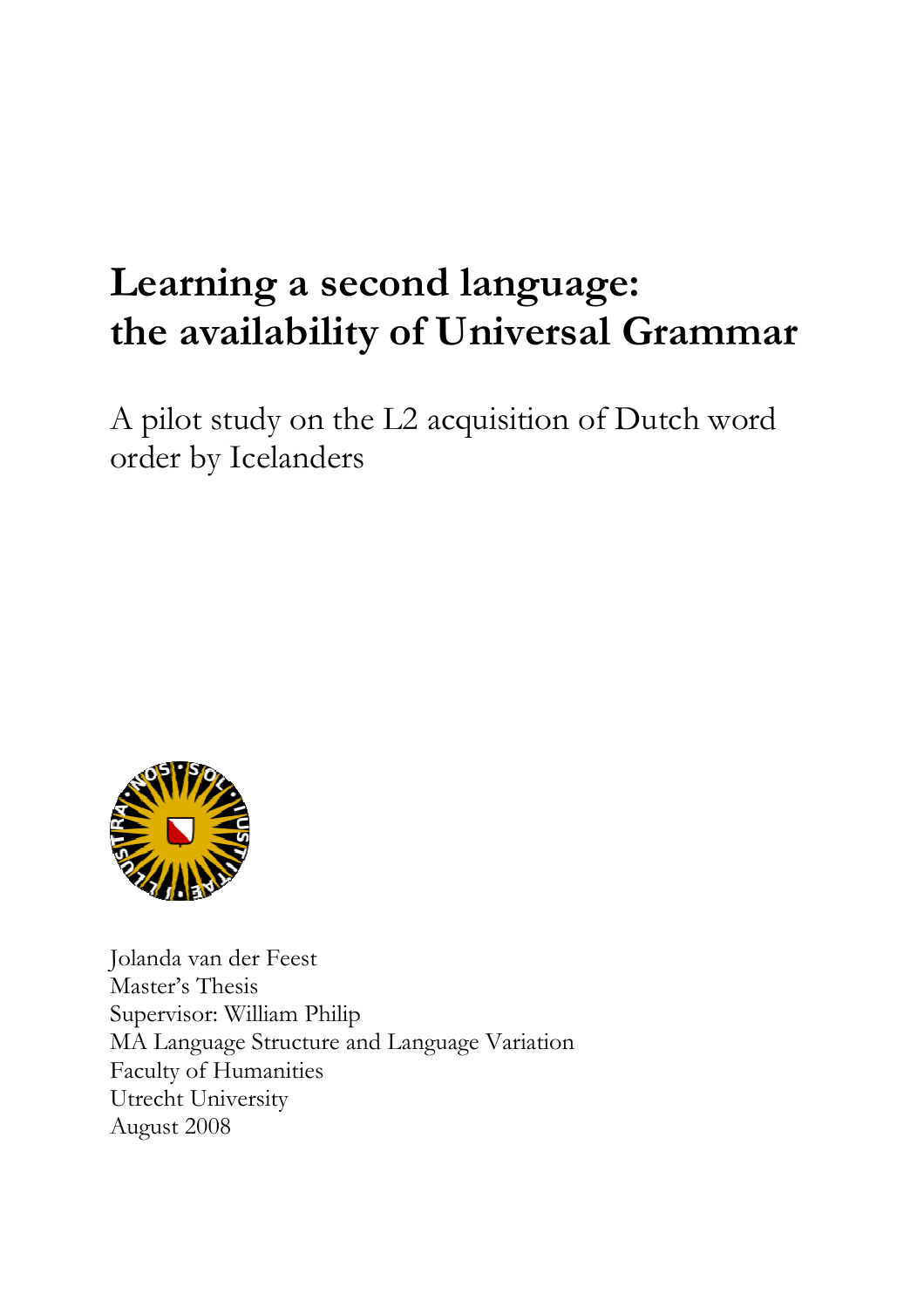# Abstract

 $\overline{a}$ 

Children learning Dutch as their first language do not seem to have problems with the verb-final character of Dutch subordinate clauses as they use it correctly from the beginning (e.g. Klein, 1974). Adults learning Dutch as a second language tend to assume that the language has an SVO order and only modify this as they become more advanced (e.g. Jordens, 1988). Dutch is traditionally assumed to be an SOV language, but this is not uncontroversial. A key question in the matter of second language acquisition is whether or not the adult second language learners have access to UG. In this paper it will be argued that adult L2 learners do not have access to UG, but rely on their general linguistic knowledge and their knowledge of secondary rules in languages that they have *learned* instead of acquired (Krashen, 1981). This will be illustrated by the experiment conducted for this paper, which tests the usage of verb positions in Dutch subordinate clauses by Icelandic adult second language learners of Dutch.

# 1. Introduction

According to many foreign second language learners of Dutch, the word order is one of the hardest parts to learn about Dutch<sup>1</sup>. It is a common feature of the Germanic languages that the subject occurs in the initial position in main clauses, followed by the finite verb. This is true for Dutch as well. However, while in matrix clauses the verb is placed in the second position of the sentence, in subordinate clauses it comes at the end. German and Dutch are similar in this respect. When an auxiliary verb is present, such as an aspectual auxiliary like hebben ('to have') or a modal auxiliary like *willen* ('to want'), all of these verbs are clustered at the end of the subordinate clause. Examples of this are shown below.

| (1) a. Jan <u>koopt</u> een boek                              | SVO                             |
|---------------------------------------------------------------|---------------------------------|
| 'Jan buys a book'                                             | (subject-verb-object)           |
| b. Jan <u>heeft</u> een boek <u>gekocht</u>                   | <b>SAOV</b>                     |
| Jan has a book bought                                         | $(subject-asp.aux-object-verb)$ |
| 'Jan has bought a book'                                       |                                 |
| c. Ik weet dat Jan een boek <u>koopt</u>                      | SOV                             |
| I know that Jan a book buys                                   | (subject-object-verb)           |
| 'I know that Jan buys a book'                                 |                                 |
| d. Ik weet dat Jan een boek <u>heeft gekocht</u> <sup>2</sup> | <b>SOAV</b>                     |
| I know that Jan a book has bought                             | (subject-object-asp.aux-verb)   |
| 'I know that Jan has bought a book'                           |                                 |
| e. Ik weet dat Jan een boek <u>zou bebben willen kopen</u>    | SOVc                            |
| I know that Jan a book would have want buy                    | (subject-object-verb.cluster)   |
| 'I know that Jan would have wanted to buy a book'             |                                 |

Icelandic, another Germanic language, also has the finite verb in second position in sentences. However, in Icelandic, the verb is always in the second position of the sentence, in both main clauses and subordinate clauses. The Icelandic equivalents of the Dutch sentences in (1) are shown in (2) below.

<sup>1</sup> This information is acquired through personal communication with second language learners of Dutch with different linguistic backgrounds.

<sup>2</sup> Dutch has two possible word orders for the auxiliary verb and the main verb, namely AV and VA. The same counts for MV and VM. However, when the VA and VM types are used, it tends to sound more German-like, because in German, this is the only grammatical variety. The VA and VM word orders occurred frequently in the elicited production tasks in this experiment. This is not included in the results, since both varieties are grammatical in Dutch.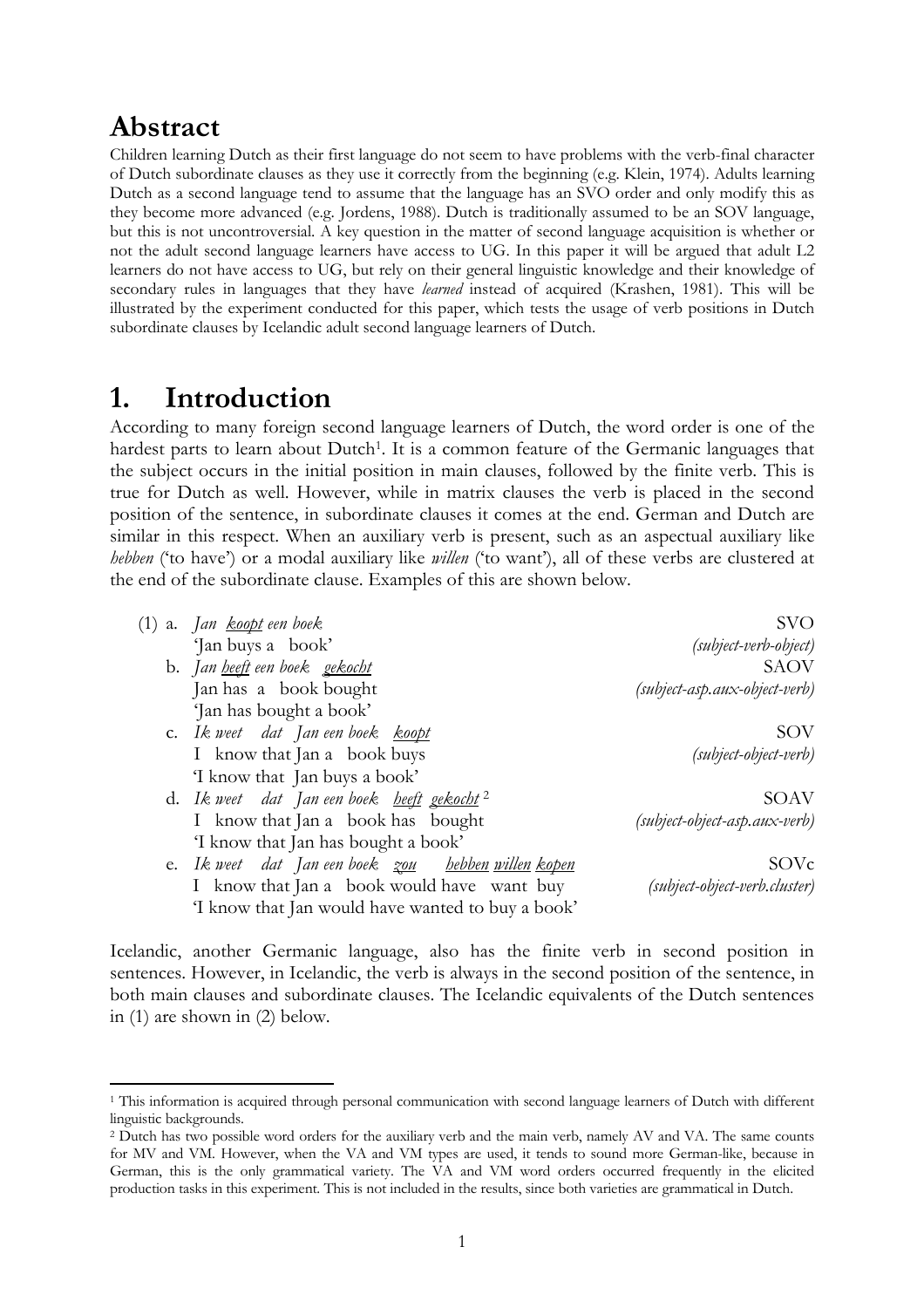| Jón <u>kaupir</u> bók<br>(2)<br>$\mathbf{a}$ .         | <b>SVO</b>                    |
|--------------------------------------------------------|-------------------------------|
| Jón buys book                                          | (subject-verb-object)         |
| Jón buys a book'                                       |                               |
| b. Jón <u>hefur keypt</u> bók                          | SAVO                          |
| Jón has bought book                                    | (subject-asp.aux-verb-object) |
| 'Jón has bought a book'                                |                               |
| c. Eg veit að Jón <u>kaupir</u> bók                    | <b>SVO</b>                    |
| I know that Jón buys book                              | (subject-verb-object)         |
| 'I know that Jón buys a book'                          |                               |
| d. Eg veit að Jón hefur keypt bók                      | SAVO                          |
| know that Jón has bought book                          | (subject-asp.aux-verb-object) |
| 'I know that Jón has bought a book'                    |                               |
| e. Ég veit að Jón <u>mundi vilja hafa keypt</u><br>bók | <b>SMMAVO</b>                 |
| know that Jón would want have bought book              | (subject-modal-modal-asp.aux- |

'I know that Jón would have wanted to buy a book' verb-object)<sup>3</sup>

manner in which Dutch places negation.

 $\overline{a}$ 

This forms a contrast with the Dutch word order in subordinate clauses, and might pose a problem for Icelandic second language learners of Dutch. The following examples show the

| <b>SVON</b>                            | (3) a. Jan <u>koopt</u> het boek <b>niet</b>     |
|----------------------------------------|--------------------------------------------------|
| (subject-verb-object-negation)         | Jan buys the book not                            |
|                                        | 'Jan doesn't buy the book'                       |
| <b>SAONV</b>                           | b. Jan <u>heeft</u> het boek <b>niet</b> gekocht |
| (subject-asp.aux-object-negation-verb) | Jan has the book not bought                      |
|                                        | 'Jan hasn't bought the book'                     |
| SONV                                   | c. Ik weet dat Jan het boek niet koopt           |
| (subject-object-negation-verb)         | I know that Jan the book not buys                |
|                                        | 'I know that Jan doesn't buy the book'           |
| SONAV                                  | d. Ik weet dat Jan het boek niet heeft gekocht   |
| (subject-object-negation-asp.aux-verb) | I know that Jan the book not has bought          |
|                                        | 'I know that Jan hasn't bought the book'         |

Now consider the examples in (4), in which the Icelandic equivalents of (3) are presented.

| (4) a. Jón <u>kaupir</u> <b>ekki</b> bókina | <b>SVNO</b>                            |
|---------------------------------------------|----------------------------------------|
| Jón buys not book-the                       | (subject-verb-negation-object)         |
| 'Jón doesn't buy the book'                  |                                        |
| b. Jón hefur <b>ekki</b> keypt bókina       | <b>SANVO</b>                           |
| Jón has not bought book-the                 | (subject-asp.aux-negation-verb-object) |
| 'Jón hasn't bought the book'                |                                        |
| c. Ég veit að Jón <u>kaupir</u> ekki bókina | <b>SVNO</b>                            |
| I know that Jón buys not book-the           | (subject-verb-negation-object)         |
| 'I know that Jón doesn't buy the book'      |                                        |
| d. Ég veit að Jón hefur ekki keypt bókina   | <b>SANVO</b>                           |
| I know that Jón has not bought book-the     | (subject-asp.aux-negation-verb-object) |
| 'I know that Jón hasn't bought the book'    |                                        |
|                                             |                                        |

<sup>3</sup> Icelandic is generally not assumed to have verb clusters, as opposed to German and Dutch. For a more detailed description of this property, see Haider (2005), who assumes that verbs in Icelandic are stacked rather than clustered.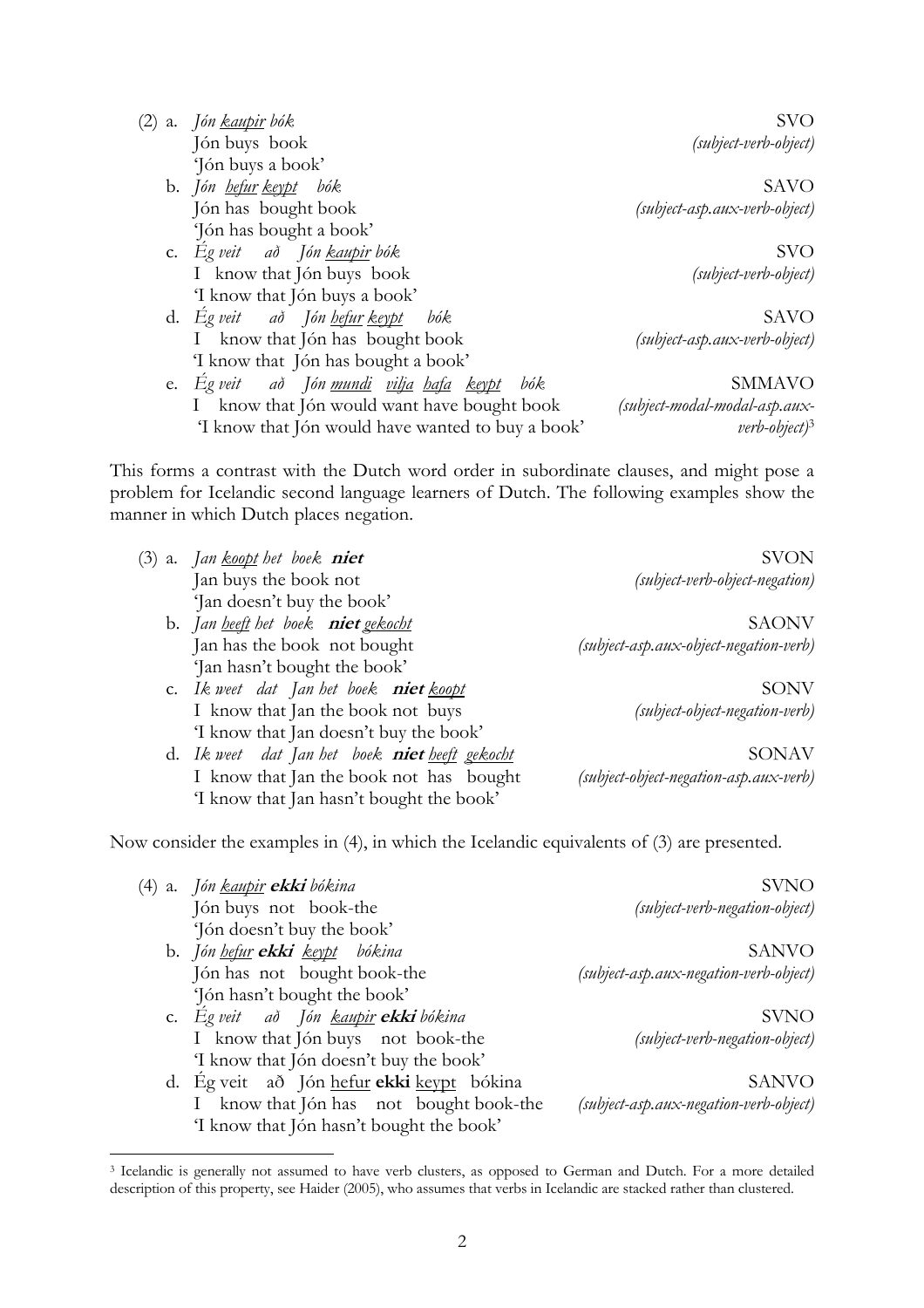Notice how in Icelandic the negation can be placed in between the auxiliary verb and the main verb, while in Dutch the two verbs form a cluster.

In this thesis, an experiment will be conducted to try to shed some light on the problems Icelandic second language learners of Dutch may run into concerning the word order in subordinate clauses. The participants in this experiment will be interviewed, and they will go through a series of tests. The participants' knowledge and use of word order in Dutch subordinate clauses will be pre-tested and modelled in sentences without negation, and tested in sentences with negation.

This thesis is constructed as follows. First, a theoretical background will be sketched, on (Dutch) clause structure, (second) language acquisition and the critical period. In the second chapter, the experiment will be discussed. This section will be followed by a chapter in which the participants as well as the design and methods of the experiment will be elaborated on. Then the results of the experiment will be discussed, and finally, some conclusions will be drawn from the results.

The forthcoming paragraphs will discuss some literature on clause structure and language acquisition.

# 1.1 SVO vs. SOV

Icelandic is uncontroversially considered an SVO language, while Dutch is traditionally seen as an SOV language. This property of Dutch is, however, not uncontroversial. Koster (1975) argues that Dutch is SOV. He claims that the word order in embedded clauses is the underlying word order of Dutch, and that the SVO word order in main clauses is derived from the underlying SOV word order by a rule which fronts the finite verb. This has been the traditional point of view for a long time.

Zwart (1997) proposes a different view on this issue. Instead of saying that Dutch is a headfinal language, Zwart argues that it should rather be analysed as a head-initial language, following Kayne (1992), who started the discussion about whether superficially head final languages might not in fact be head-initial. Zwart gives several arguments as to why Dutch should be seen as head-initial. He states that there are two properties that languages either have or not have, namely verb movement and object movement. Zwart argues that there is no need for a separate OV/VO parameter to distinguish the properties of the Germanic languages. The following tables, which are adapted from Zwart (1997:88-89), show which properties each of these Germanic languages have.

|                  | verb movement | object movement |
|------------------|---------------|-----------------|
| English          |               |                 |
| Dutch-main       |               |                 |
| Dutch-embedded   |               |                 |
| Swedish-main     |               |                 |
| Swedish-embedded |               |                 |
| Icelandic        |               |                 |

Table 1. Verb movement and object movement in Germanic languages.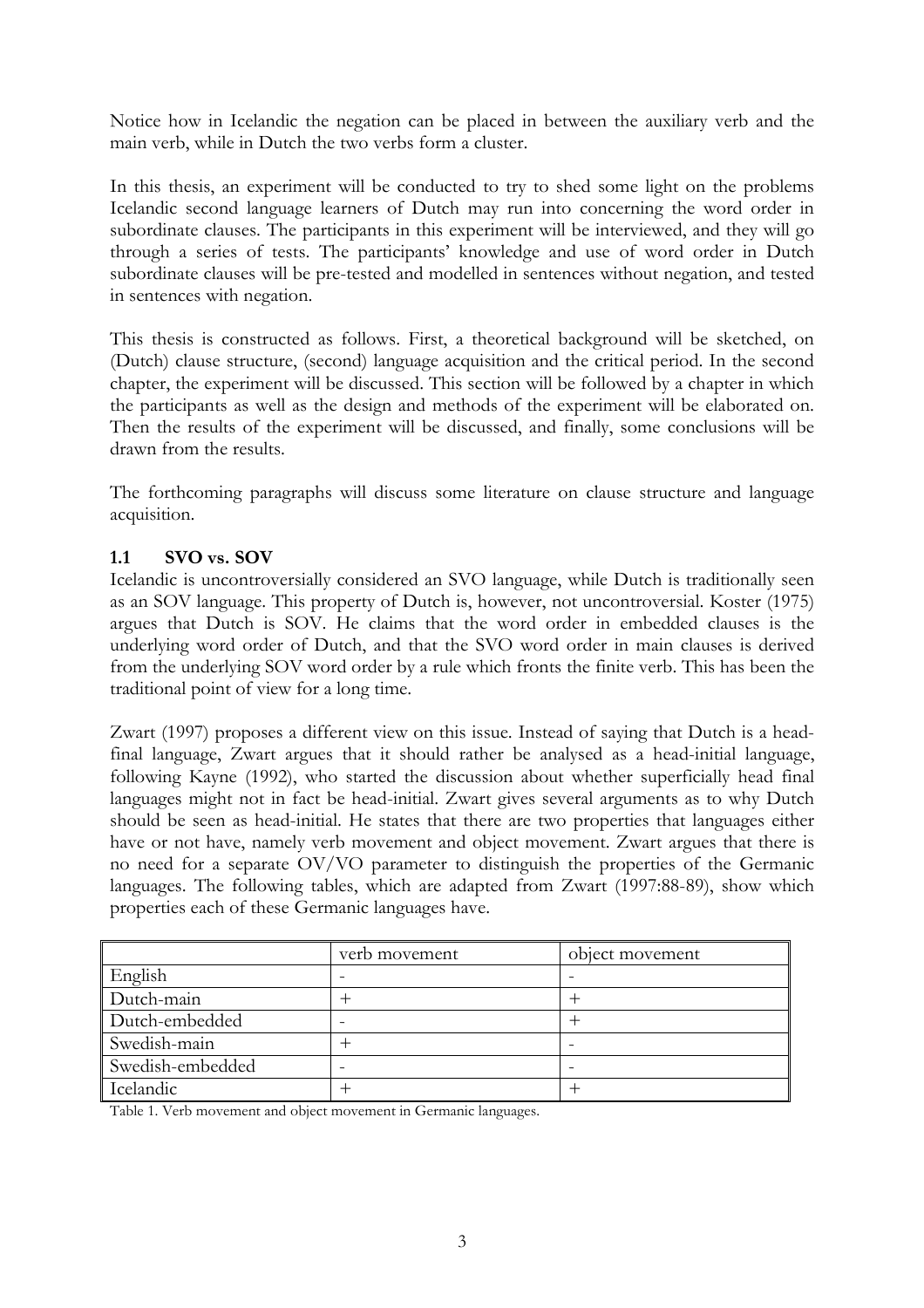|                  | word order |
|------------------|------------|
| English          |            |
| Dutch-main       |            |
| Dutch-embedded   |            |
| Swedish-main     | VO         |
| Swedish-embedded | VO         |
| Icelandic        |            |

Table 2. Word order in Germanic languages.

From a minimalist point of view, the notions OV and VO are rather abstract. Therefore, Zwart proposes the following derivation:

- (5) a. If a sentence is [+ verb movement], its word order is VO.
	- b. If a sentence is [- verb movement], then
		- $(i)$  if it is  $[+$  object movement], its word order is OV, and
		- (ii) if it is [- object movement], its word order is VO.

It follows that the OV character of the embedded clauses in Dutch is contingent on whether or not there is object movement. Zwart notes that this conclusion can only be drawn if object movement is taken to be obligatory, because following the minimalist program, this movement is triggered by a morphological feature checking requirement. Later in his book, he gives examples of object movement in Icelandic, given in (6) below.

(6) a. … að Jón keypti ekki bókina … that Jón bought not book-the "… that Jón didn't buy the book" b. … að Jón keypti bókina ekki … that Jón bought book-the not "… that Jón didn't buy the book"

 $\overline{a}$ 

In these examples, the object appears both to the left and to the right of the negation element, suggesting optional movement of the object out of the VP, which would not be possible in the current minimalist view, or otherwise suggesting that the placement of the negation has some freedom. Zwart obviously assumes that this last option is correct.<sup>4</sup>

Zwart argues that it is rather odd that all projections with a lexicalized head in Dutch are head-initial, except for the VP. He mentions for instance DPs like het boek, 'the book', which are obviously head-initial. Then, he argues that object and Small Clause predicates in embedded clauses are in derived positions, because they have to move out of the VP to check features in a higher position. This would imply the possibility for the VP to be head-initial, thus that Dutch would only have head-initial projections.

The controversy on whether Dutch is head-final or head-initial yields an interesting discussion and has been a popular topic of investigation for quite some years. For this study, however, it does not seem to be relevant, because the acquisitional problem for Icelandic second language learners of Dutch remains the placement of the verb in subordinate clauses.

<sup>4</sup> Two native speakers of Icelandic (p.c.) notice a difference in meaning between the sentences in (6). They find that the second sentence is more marked than the first sentence, and that in (6b), it seems strange and unexpected that Jón has not bought the book, while in (6a), Jón just did not buy the book.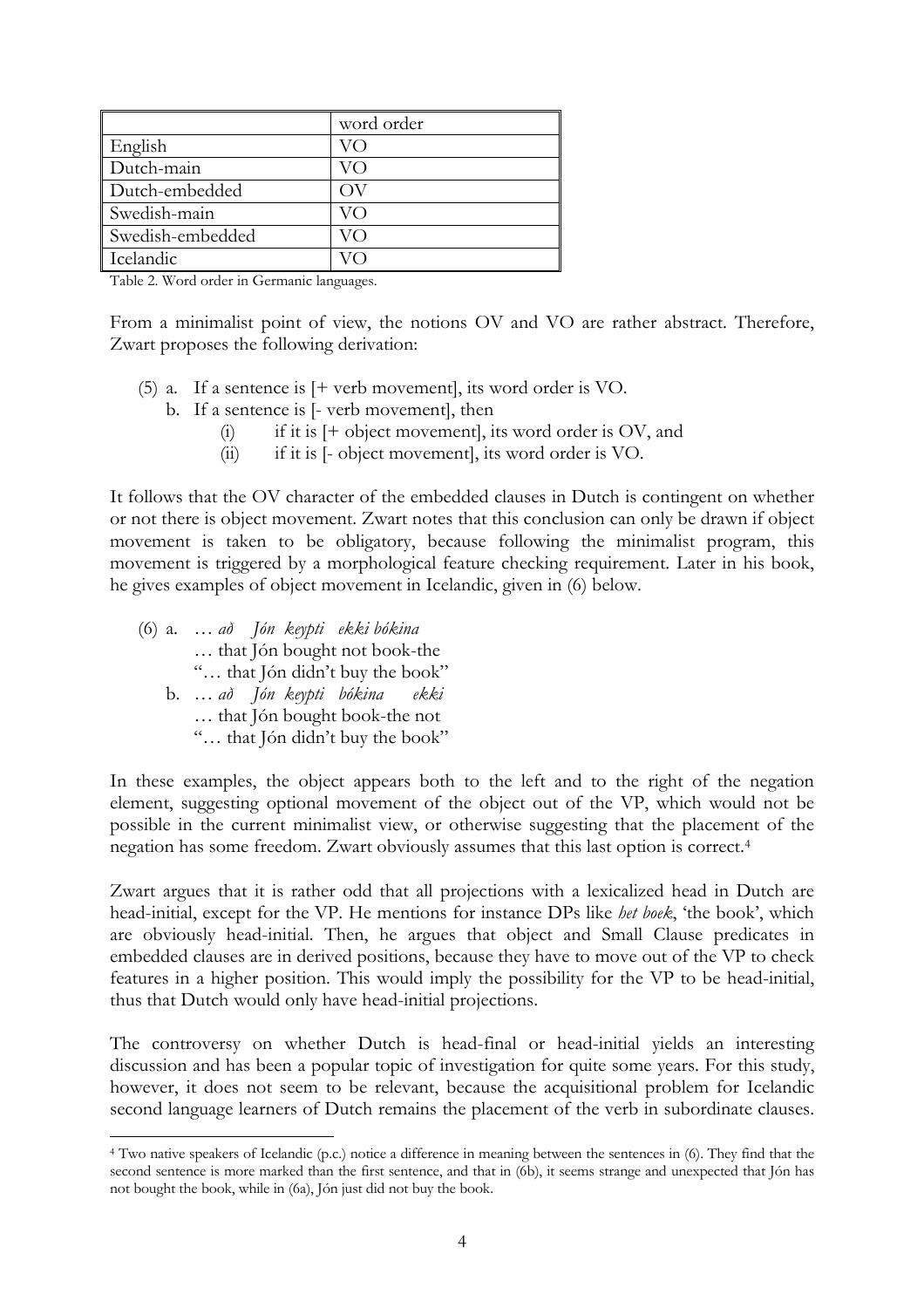From both the traditional (i.e. Koster 1975) as well as the minimalist point of view (i.e. Zwart 1997), the verb in subordinate clauses does not move from its base position, and that is exactly the grammatical feature of Dutch that second language learners need to learn/acquire to produce grammatical Dutch sentences.

For the sake of clarity and completeness, the tree structures of the Dutch and Icelandic sentences in (3d) and (4d) are shown below in (5)-(7). Both the traditional OV analysis and Zwart's VO analysis are shown for the Dutch sentence.



In the traditional analysis, the finite verb undergoes V to I to C movement in matrix clauses so that it ends up in the right position for the surface sentence. In embedded clauses, however, the verb remains in V, because in Dutch, like in German, an overt complementizer (dat) fills the C position and the I position is governed by C. C then cancels the strength of the inflections in I and allows the verb to remain in its base position, while the agreement/tense (AgrT) inflection lowers to V. The verb gekocht then undergoes Verb Raising and adjoins to the right of the auxiliary heeft to form a verb cluster. The object het boek scrambles upwards to a position left of the adverb (cf. Bouma, 2003). The tree structure for a sentence without negation would be similar to the one in (5), only without the second VP node containing the adverb niet.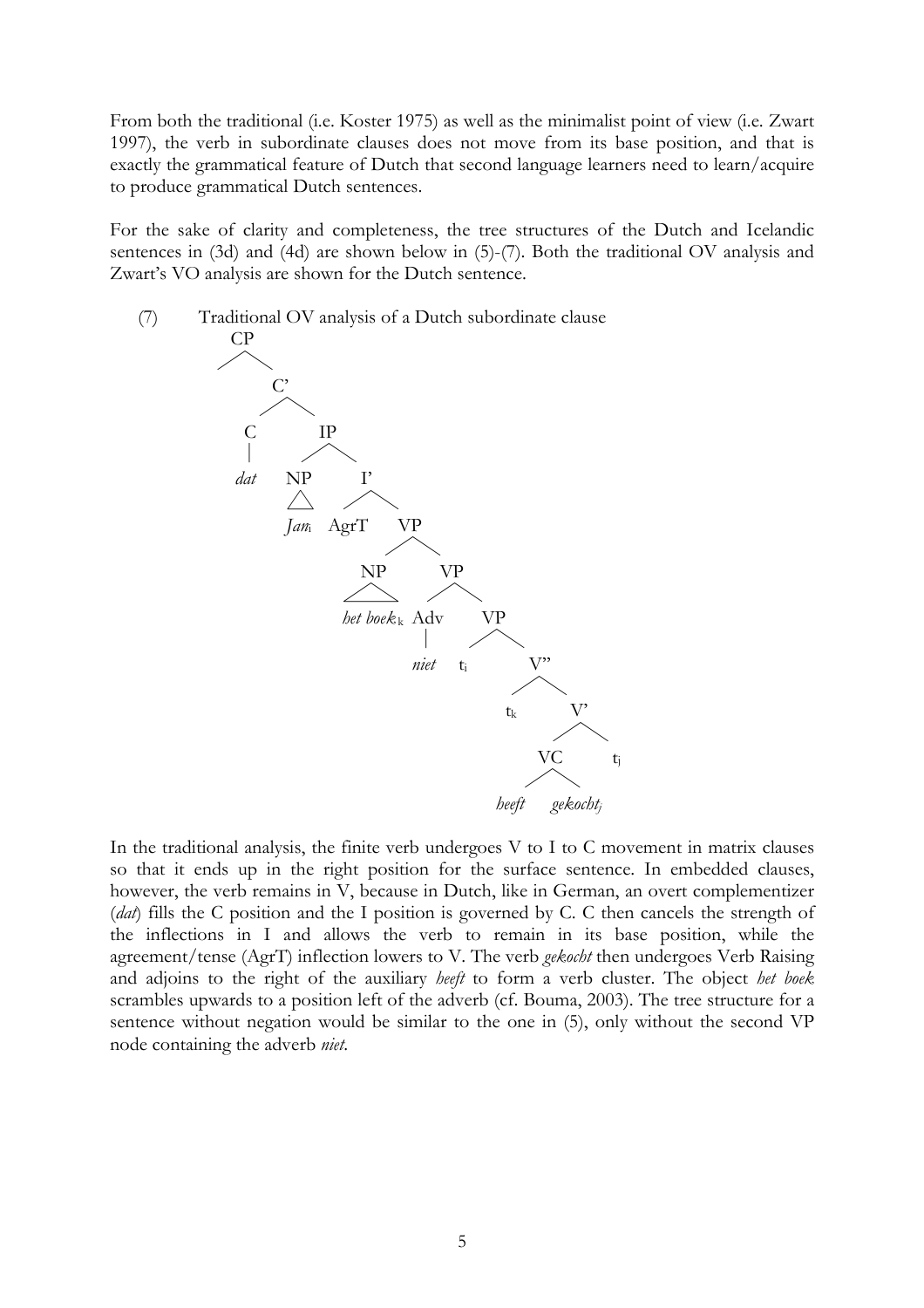(8) Zwart's VO analysis of a Dutch subordinate clause



The tree in (8) shows an underlying VO order in a Dutch embedded clause as proposed by Zwart (1997). The object het boek scrambles upwards to check its features in AgrOP and is thus in a derived position, as Zwart argues. This upward movement is obligatory in minimalism, because the object has to check with a strong N-feature, which is otherwise uninterpretable and causes the derivation to crash (see Zwart 1997:100).

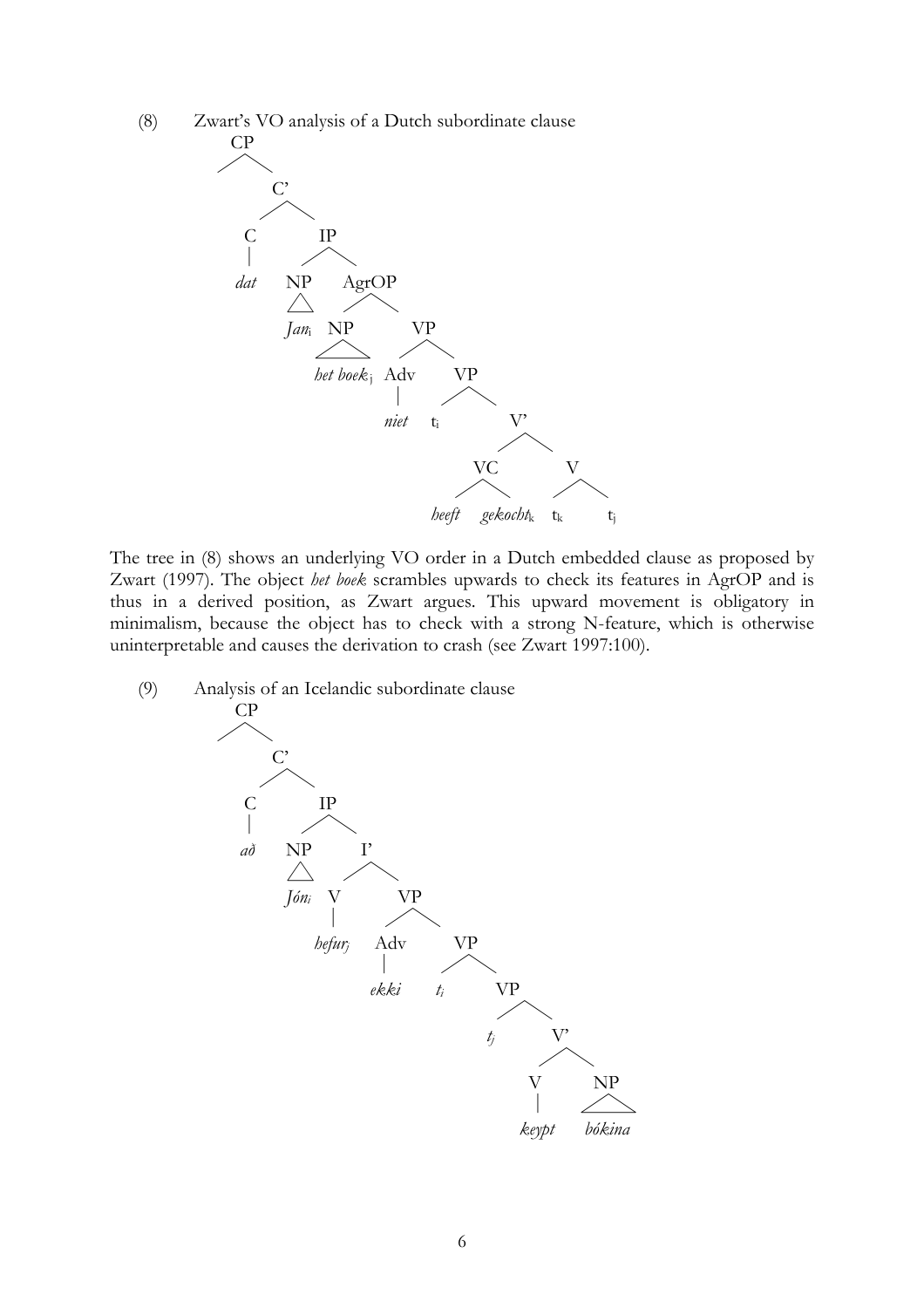As has been shown before, matrix clauses in Icelandic have the same word order as subordinate clauses (see for instance Thráinsson 2007:42-45). In (9) it can be seen that the finite verb moves to I to get its inflection and the right position for the surface structure. The gap between the auxiliary verb and the main verb can be seen in a clear contrast to the verb cluster in the Dutch tree structure. A sentence without negation can be extracted from this tree structure by removing the node which contains the negation ekki.

By examining whether the participants place the negation correctly, it will hopefully become clearer whether they have access to the Universal Grammar or whether they use their own self-constructed rules. If the participants move the finite verb in subordinate clauses up from V to I, which happens in Icelandic but not in Dutch, they will get a different and ungrammatical output sentence. This would be considered negative transfer from Icelandic to Dutch. The participants will not be shown the correct placement of the negation, so if UG is available to them, the modelling and elicited production tests will work as a trigger to reset the parameter. From the traditional point of view, the participants have to know that in Dutch subordinate clauses, C is in the position to govern I and thereby cancels the strength of its features. However, from the minimalist point of view, the participants have to know that there is no verb movement in subordinate clauses, so that the verb remains in its base position.

When they learn/acquire this, there are two theoretical options to predict the possible consequences. Following the Economy Principle in the UG Accessibility Theory (White, 1989), the second language learners will now consistently leave the verb alone in embedded clauses and will place the negation correctly as well. However, in the Fundamental Difference Hypothesis (Bley-Vroman, 1990) second language learners will have learned how to handle sentences without negation, but not sentences with negation. They will have to create a new rule for this type of sentence, and they can still make mistakes in placing the verb or the negation in negated sentences. The aim of this thesis is to find evidence to support the hypothesis that second language learners do not have access to the Universal Grammar.

# 1.2 L1 vs. L2

In studies on language acquisition, much has been written about the similarities between the acquisition of a first language by children and of a second language by adults. It has been argued that the same learning strategies and operating principles are responsible for both types of acquisition, but that the differences in rate, manner and level of attainment are accounted for by cognitive, affective and social factors (McLaughlin, 1978). In studies on L1 acquisition, it is often assumed that children have access to UG. Some authors have argued that L2 learners also have access to UG, as they found evidence for the assumption that L2 learners have resource to fundamental UG notions, for example the Complex Noun Phrase Constraint, from the beginning. This was for instance discovered by letting French L2 learners of English take part in a grammaticality judgement task (White, 1988). The participants were particularly sensitive to errors due to violations of this constraint. Similar results occurred in a grammaticality judgement test of German L2 learners of English (Felix, 1988). Felix argues that this sensitivity can only be accounted for by the access that L2 learners have to UG principles and not by explicit instruction. The L2 learners are unable to discover some of the rules of the language purely on the basis of input, since this does not provide all information they need. This is called the 'logical problem of acquisition' (White, 1989). It is assumed that the solution to this problem is that UG guides children in the process of first language acquisition. However, if one assumes that adult second language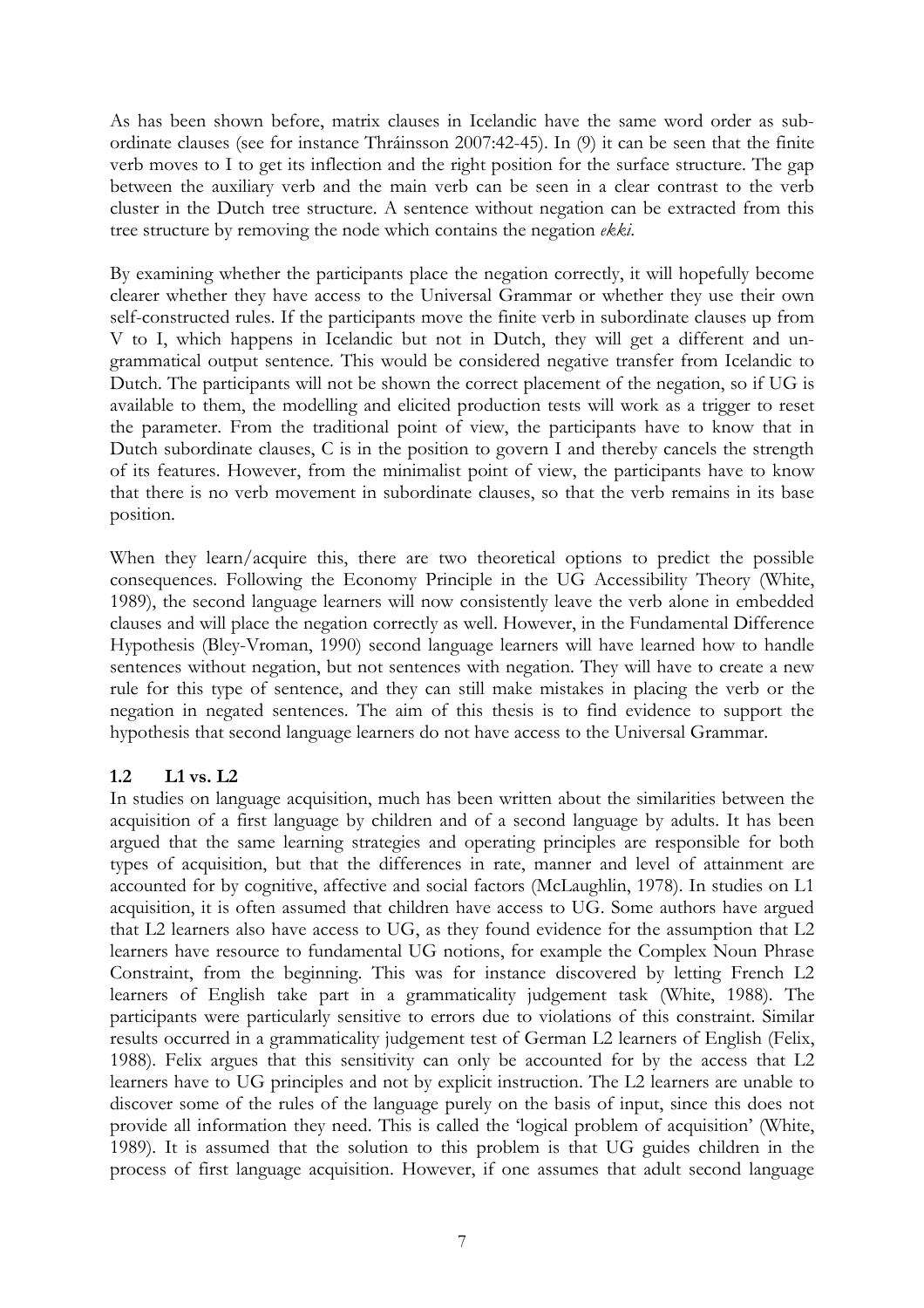learners do not have access to UG, it seems logical that they have to rely on other sources of information, like their general cognition (White, 1989).

In contrast to the similarities found in both types of acquisition, it is also often argued that the nature of L1 and L2 acquisition is different. Clahsen and Muysken (1989) present us with a paradox. On the one hand, there are the similarities between L1 and L2 acquisition mentioned above, and on the other hand clear differences between the development of L1 and L2 acquisition can be perceived, evidence of which may be found in the acquisition of word order and negation in German (Clahsen & Muysken, 1986). Clahsen and Muysken attribute this to the fact that L1 learners make more abstract analyses than L2 learners, who rely more on surface strategies. They use this evidence to claim that L2 learners do not have access to grammatical principles of UG. According to Clahsen and Muysken, all that L2 learners have is full knowledge of the properties of L1, including more general properties. This would explain why L2 learners hardly ever attain fully native competence. Their general cognition of language may help the L2 learner in shaping the L2. It explains why there is a certain sequence in the development of L2, because the learners may acquire rules that are more universal than others before acquiring more language specific rules. This might explain why it seems as though L2 learners have access to UG, while they are in fact only applying general cognition in their L2.

But what is the difference between having access to UG and the usage of general cognition? Adults have already acquired a natural language, their L1, and they can therefore be expected to have intuitions about what is linguistically possible in L2 and what is not (Jordens, 1988). This differs from the way children acquire their first language, because they are guided by UG when setting the parameters in the correct positions; they do not have any prior general cognition of any language. More recent research by Clahsen & Felser (2006) has shown that L2 learners are guided by the same lexical-semantic cues as native speakers, meaning that they are able to acquire native-like proficiency in these fields, but not so much by syntactic cues. Clahsen & Felser suggest that, given the data they acquired in their research, the differences between L1 and L2 can be explained by assuming that the syntactic representations nonnative speakers compute during comprehension are shallower and less detailed than those of native speakers. Clahsen & Felser call this the shallow surface hypothesis. To summarize, Clahsen & Felser thus argue that both native and non-native speakers of a language use UG for lexical-semantic representations, but only native speakers have access to UG for syntactic representations. Non-native speakers have to rely on shallow surface rules for syntactic representations, acquired by general cognition.

# 1.3 Critical period

The two points of view sketched above have been discussed quite extensively in the literature. Another relevant aspect in this discussion is the importance of age in second language acquisition. Where should the border be drawn between L1 and L2 acquisition? In the first few years of life, children are capable of acquiring full competence in a language. If the child is not provided with language input in this critical period, it will never achieve a full command of language. This can be illustrated by the case of Genie, the 13 year old girl who was discovered after being neglected and was unable to talk when she was found (Curtiss, 1977). This shows that there must be a critical period for learning a first language, because Genie was unable to acquire the English language after she was found. In the literature on this topic, many older L2 learners seem to be unable to acquire a native-like competence of a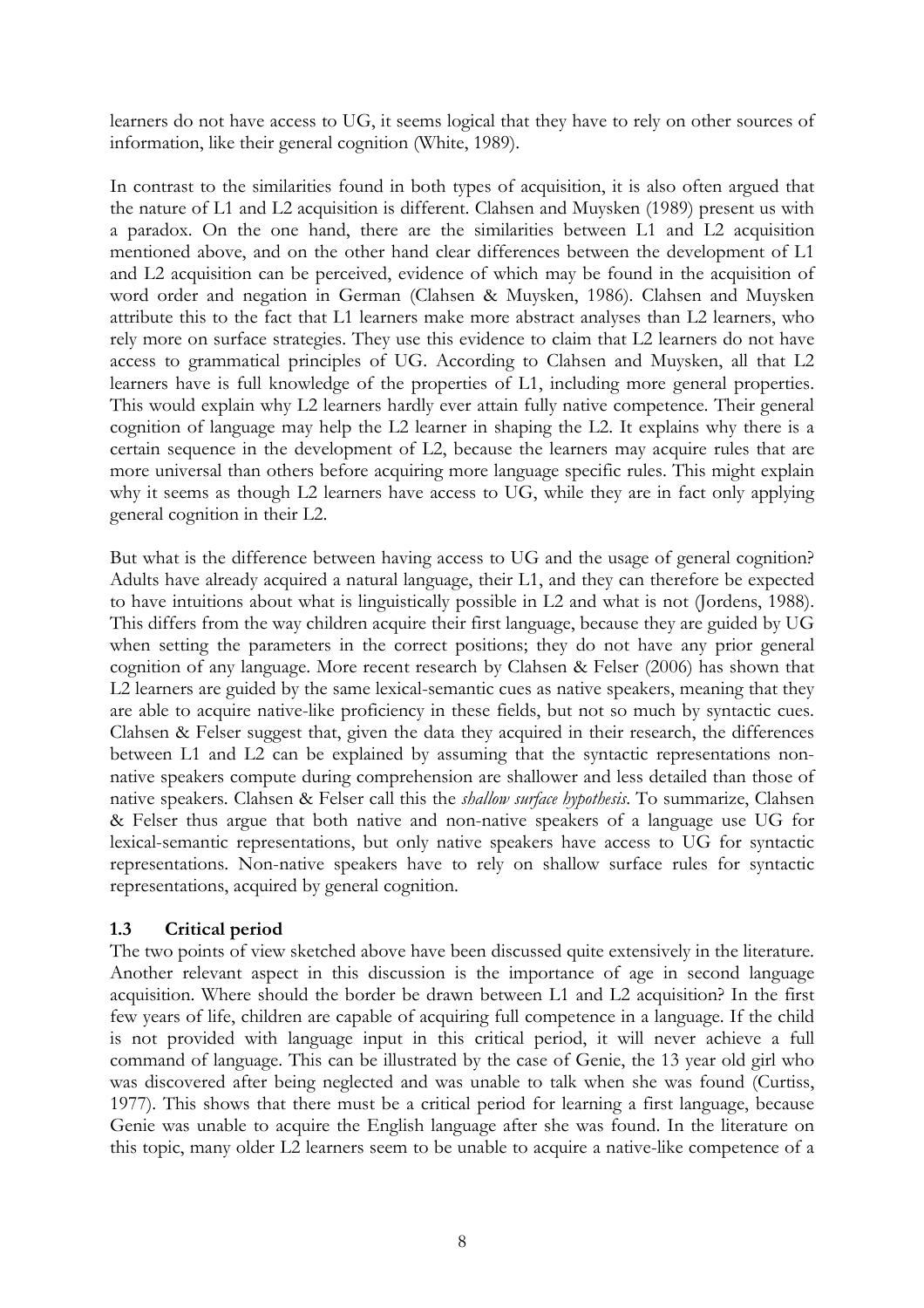language, even after long exposure, so the critical period seems to affect the ability to construct a mental grammar.

Penfield and Roberts (1959) argued that the language input should be provided in the first ten years of life, when the brain retains its plasticity. Lenneberg (1967) developed this idea into the theory of the critical period for language acquisition. He suggested that the first language should be acquired before puberty, that is, before the brain has lost its plasticity. After this, it is only possible to learn a language in a physiologically different and more difficult way. Several researchers, such as Scovel (1988) and Long (1990) have presented evidence to suggest that the critical period for acquiring a native-like pronunciation is respectively 12 and 6 years. It is clear that the age question has been a popular topic of research, but it remains controversial.

# 2. The experiment

# 2.1 Participants

The experiment has been conducted on ten participants.<sup>5</sup> The participants in this experiment are Icelandic by origin and have Icelandic as their mother tongue, but have moved to the Netherlands and are learning or have learned the Dutch language at an adult age. There are no other criteria the participants have to fulfil. All participants have only Icelandic relatives. Most participants moved to the Netherlands for studies and already had some basic knowledge of German before settling in the Netherlands. This knowledge of German might be relevant for the experiment, since German uses the same linguistic principles for word order in subordinate clauses. The dominant language spoken at home is Icelandic in seven cases, Dutch in two cases and English in one case. Both males and females participated in the experiment, and the age of the participants varies between 24 and 47 years. The starting age of the second language learning process varies between 23 and 35 years. The participants can be divided into two groups, one containing the Icelanders that have been living in the Netherlands for a shorter period of time, namely between 1-4 years, and the others for a longer period, varying from 7-13 years. The results of the experiment, however, do not always show a correlation between the number of years spent in the Netherlands and the proficiency of Dutch. Three participants had spent some time in an English speaking country before moving to the Netherlands, varying from 1-6 years. Two participants have lived in Germany; one of them spent 9 months in Germany and the other 11 years. One participant has lived in South Africa for 10 years, but spoke only English. All participants were asked to indicate their proficiency in Dutch before the experiment was run, and the results varied between fair and good.

# 2.2 Design

 $\overline{a}$ 

The experiment has a within-subjects design and consists of several components. All components of the experiment were carried out on individual participants. First, the participants were asked to fill out a form with biographical information. Before the start of each part of the experiment, the participants were given some time to read the instructions for that particular task. The language of instruction (both written and spoken) was Dutch.<sup>6</sup> The first component of the experiment is a grammaticality judgement task, in which the

<sup>5</sup> Because the target group is rather small and not easily approachable, it was not possible to find more than ten participants within the time limits of this experiment.

<sup>6</sup> A copy of the instructions translated in English is attached in part 4 of the appendix.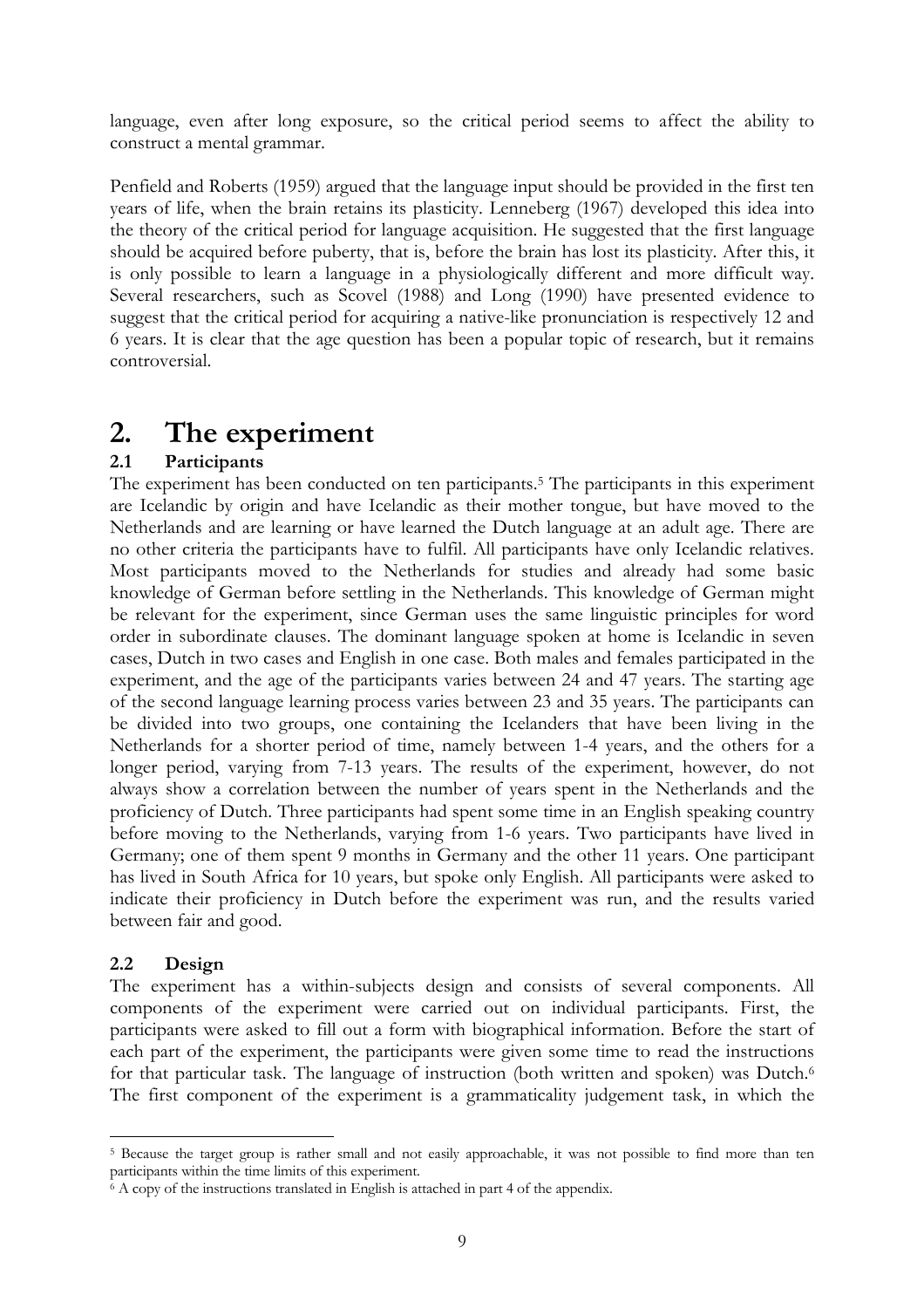participants have to judge sentences as either grammatical or ungrammatical. The next component consists of a modelling treatment and elicited production with feedback. The third and last part is a test with both oral and written elicited production. Further on in this chapter, the exact research methods will be discussed in more detail. First, some more general properties of the experiment design will be reviewed.

The grammaticality judgement task in this experiment in slightly different from regular grammaticality judgement tasks: the participants are presented with an audio recording of the sentences rather than having to read the sentences themselves. Murphy (1997) compared these two types of grammaticality judgement tasks, and found out that L2 learners have significantly more problems in judging the sentences when provided aurally, because they have less time to process them. They can not read the sentences over again, which would be the case if the grammaticality judgement task was in a written form, and since the auditory signal fades rapidly, the participants have to respond immediately. This method was chosen to make sure that the participants would rely on their first impression of the sentences.

The design used in the latter parts of this experiment is similar to the design used by Herron & Tomasello (1988). They tested two types of teaching methods for second language teaching, namely a modelling and a feedback method in elicited production tasks. In the feedback method, the participants were not provided with the correct answer when making a mistake, but were guided through a self-correction process, in which the researcher gave clues as to what the participant should change in his or her answer. In the modelling method, however, the correct production was given when a participant made a mistake. For the experiment conducted in this paper, the modelling method has been used, because in this way, the participants have to depend on the grammatical rules that they have constructed themselves, instead of rules that are partly constructed or modelled by others. This research method supplied Herron and Tomasello with interesting results, and they showed that this method even worked on a short term. Considering these facts and given the time constraints for this research project, there is no need for a longitudinal study, even though both methods logically have their advantages and disadvantages.<sup>7</sup>

### Part one: The grammaticality judgement task

In the first test, the participants are aurally presented with a number of isolated sentences (see appendix 1<sup>8</sup> ): 50 pre-recorded sentences are played for the participants, with an interval of approximately two seconds. Half of the sentences are grammatical, the other half are ungrammatical. Ten of the sentences are fillers, which means that 40 sentences have a subordinate clause (either correctly or incorrectly used) and 10 do not. All filler sentences are grammatical. The participants are allowed some time to read the instructions of the grammaticality judgement task, in which they are instructed to mark their answers in the table on their answer sheet. They are also warned about the fact that they only get to hear the sentences once and that the intervals between the sentences are short.

The task starts with three example sentences that are not included in the results. In this way, the participants can get used to the voice of the speaker, the method for answering and the speed at which the sentences are presented. Then the participants were informed that the actual experiment would start. The participants have to judge the sentences immediately,

 $\overline{a}$ 

<sup>7</sup> For a further discussion of this research method, see Herron & Tomasello (1988).

<sup>8</sup> In the appendix, the sentences are sorted per type. For the experiment, however, all sentences were put in a random order. This counts for all sentence lists in the appendices.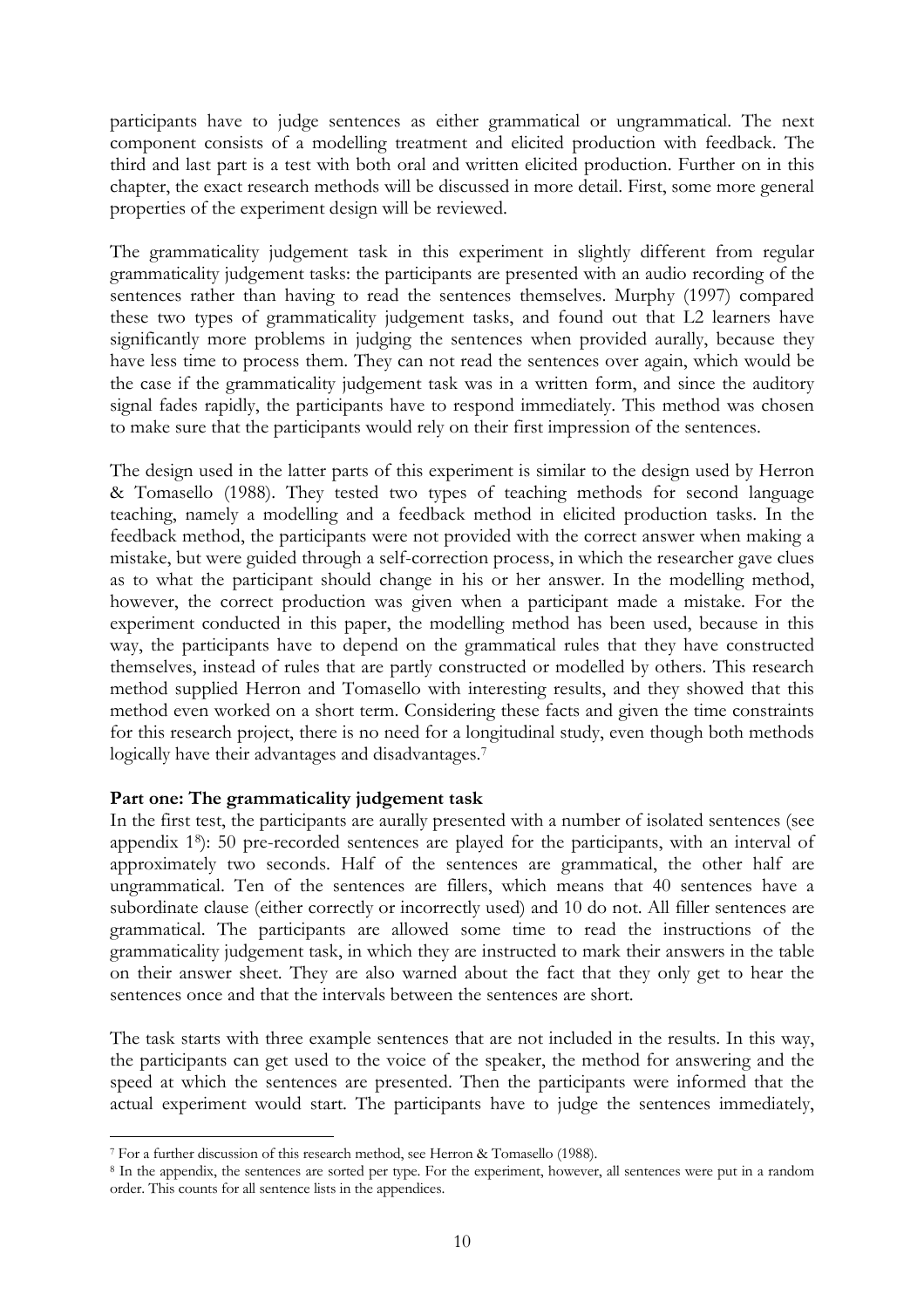since they will hear the sentences only once. There are four types of sentences in this task, examples of which can be seen below, namely sentences with one verb (10), sentences with an aspectual auxiliary verb (11), with a modal auxiliary verb (12) and filler sentences (13). An asterisk indicates the ungrammaticality of the sentence / word order. The number between brackets indicates the amount of sentences of this type used in the test.

| (10)a. <i>Annie ziet dat Jan een boek <u>koopt</u></i> (5) | <b>SOV</b>            |
|------------------------------------------------------------|-----------------------|
| Annie sees that Jan a book buys                            | (subject-object-verb) |
| 'Annie sees that Jan buys a book'                          |                       |
| b. *Klaas ziet dat Els <u>leest</u> een boek (5)           | $*SVO$                |
| 'Klaas sees that Els reads a book'                         | (subject-verb-object) |

The ungrammatical Dutch sentence in (10b) has the word order that is grammatical in Icelandic, SVO. If the participants show signs of transfer, they are likely to accept these sentences in the grammaticality judgement task.

| (11) a. Klaas weet dat Jan veel foto's <u>heeft gemaakt</u> (5)    | SOAV                            |
|--------------------------------------------------------------------|---------------------------------|
| Klaas knows that Jan many pictures has taken                       | (subject-object-asp.aux-verb)   |
| 'Klaas knows that Jan has taken many pictures'                     |                                 |
| b. *Klaas denkt dat Els <u>heeft</u> haar muren <u>geverfd</u> (5) | $*SAOV$                         |
| Klaas thinks that Els has her walls painted                        | $(subject-asp.aux-object-verb)$ |
| 'Klaas thinks that Els has painted her walls'                      |                                 |
| c. $*$ Jan zegt dat Piet <u>heeft gelezen</u> het artikel (5)      | *SAVO                           |
| 'Jan says that Piet has read the article                           | (subject-asp.aux-verb-object)   |

Two of the three varieties in the sentences with the aspectual auxiliary verb *hebben* are ungrammatical in Dutch; the SAVO word order in (11c) has the grammatical word order for Icelandic sentences.

| (12) a. J <i>an denkt dat Kees een boek <u>wil kopen</u> (</i> 5) | SOMV                        |
|-------------------------------------------------------------------|-----------------------------|
| Jan thinks that Kees a book wants buy                             | (subject-object-modal-verb) |
| 'Jan think that Kees wants to buy a book'                         |                             |
| b. *Marie vindt dat Jan <u>moet</u> de auto <u>kopen</u> (5)      | *SMOV                       |
| Marie thinks that Jan must the car buy                            | (subject-modal-object-verb) |
| 'Marie thinks that John should buy the car'                       |                             |
| c. *Jan weet dat Kees <u>moet lezen</u> veel studieboeken (5)     | $*SMVO$                     |
| Jan knows that Kees must read many study books                    | (subject-modal-verb-object) |
| 'Jan knows that Kees has to read many study books'                |                             |

The sentence in (12c) has the grammatical word order for Icelandic, namely SMVO, where the finite modal auxiliary verb is in the second position of the sentence and the object follows at the end. An example of the filler sentences will also be given below.

|  |                                       |  |  | $(13)$ Anna denkt te veel aan haarwerk $(10)$ | filler |
|--|---------------------------------------|--|--|-----------------------------------------------|--------|
|  | 'Anna thinks too much about her work' |  |  |                                               |        |

Right after finishing the grammaticality judgement taks, the participants may continue to the next part of the experiment and read the instructions.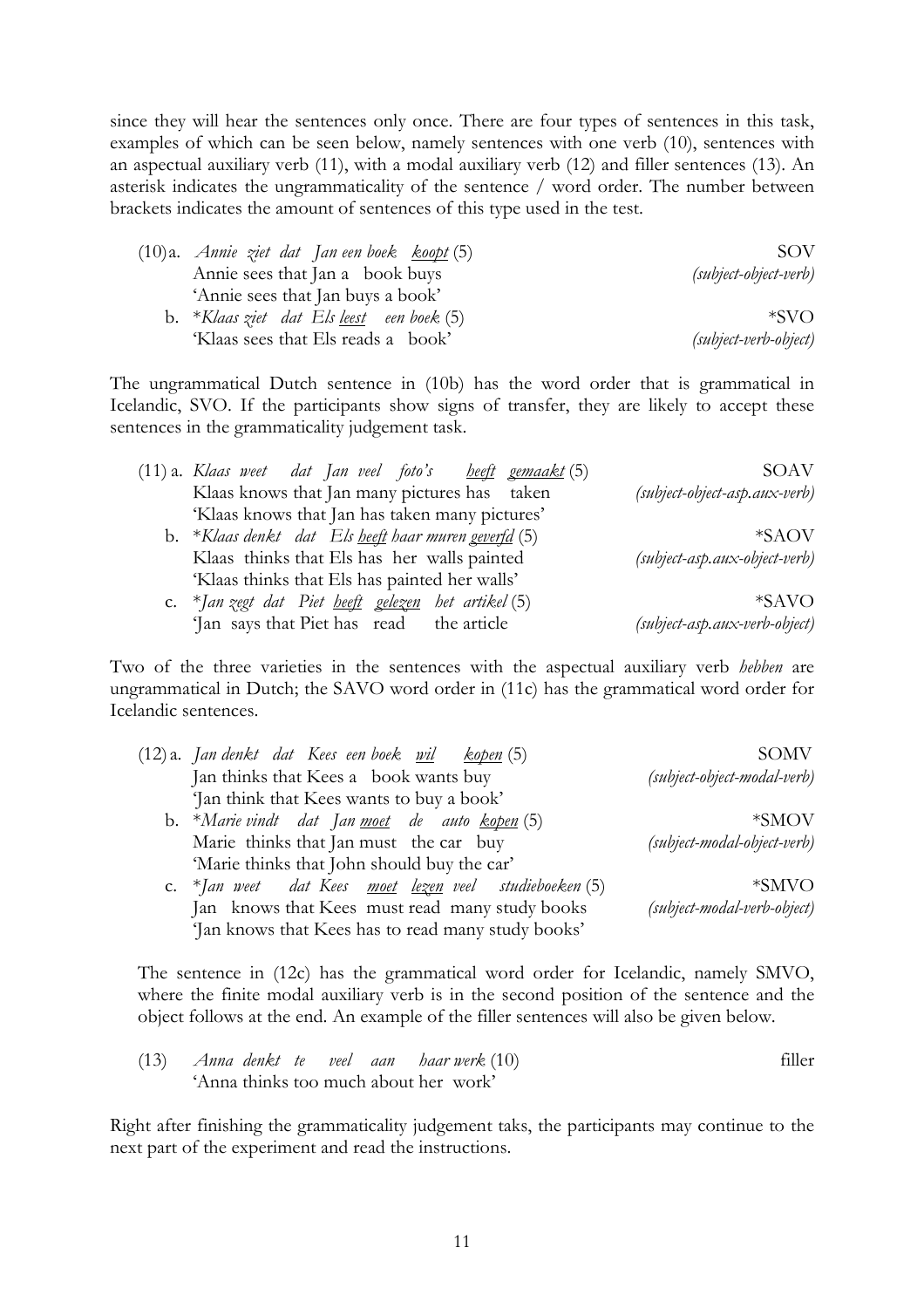#### Part two: Modelling and feedback

The second component of the experiment is a modelling procedure. This happens individually as well. The researcher and the participant go through several parts of the experiment in the modelling procedure. In the first part, the participant gets a list of sentences that he/she has to say out loud one by one, and the researcher responds to each of them starting with the words Ik weet dat ... (T know that...) followed by the rest of the sentence, creating a sentence with a subordinate clause. In this first part of the modelling phase the participants are explicitly instructed to pay attention to what happens when the researcher transforms the sentence. They are also told that the roles will be switched in the following section, to give an extra motivation to pay attention. There are 15 sentences (see appendix 2, part 1), all without a negation in the subordinate clause, and five sentences per sentence type mentioned in the previous section on the grammaticality judgement task (the filler sentences are excluded from this part of the experiment): SOV, SOAV and SOMV.<sup>9</sup> An example of how this part of the experiment is conducted can be seen in (14).

| (14) | Participant: | Kees <u>heeft</u> een hond             |
|------|--------------|----------------------------------------|
|      |              | 'Kees owns a dog'                      |
|      | Researcher:  | Ik weet dat Kees een hond <u>heeft</u> |
|      |              | I know that Kees a dog owns            |
|      |              | 'I know that Kees owns a dog'          |

In the next part, the roles are switched and an elicited production task is created, so now it is the researcher who says the basic sentence first and the participant has to create the sentences with subordinate clauses. Again, there are 15 sentences, split into five sentences of each type (see appendix 2, part 2). In this part of the research, the participants do not get to see the sentences, so that they have to rely on their first impressions of the sentences, as in the grammaticality judgement task. The researcher marks the responses the participants supply in a table with possible answers and immediately continues to the next sentence. The participants are instructed to start with the 'Ik weet dat'-sentence right after the researcher has finished the basic sentence, to avoid that they think about the sentences for too long. When the participant makes an error, the researcher corrects him/her and supplies the correct response, but an explanation is not given. An example of a dialogue of this kind is given in (15).

| (15) | Researcher:  | Marie <u>heeft</u> twee zwarte katten              |
|------|--------------|----------------------------------------------------|
|      |              | 'Marie owns two black cats'                        |
|      | Participant: | *Ik weet dat Marie <u>heeft</u> twee zwarte katten |
|      |              | 'I know that Marie owns two black cats'            |
|      | Researcher:  | Nee, ik weet dat Marie twee zwarte katten heeft    |
|      |              | No, I know that Marie two black cats owns          |
|      |              | 'No, I know that Marie owns two black cats'        |

The third part of the experiment follows immediately after the second part, and again, the participants are asked to read the instructions.

### Part three: Oral and written test

The third and last component of the experiment is a test on what the participants have learned in the modelling treatment, and it consists of an oral and a written test. The oral test  $\overline{a}$ 

<sup>9</sup> The abbreviations used here indicate the target word order, not the word order used in the main clauses.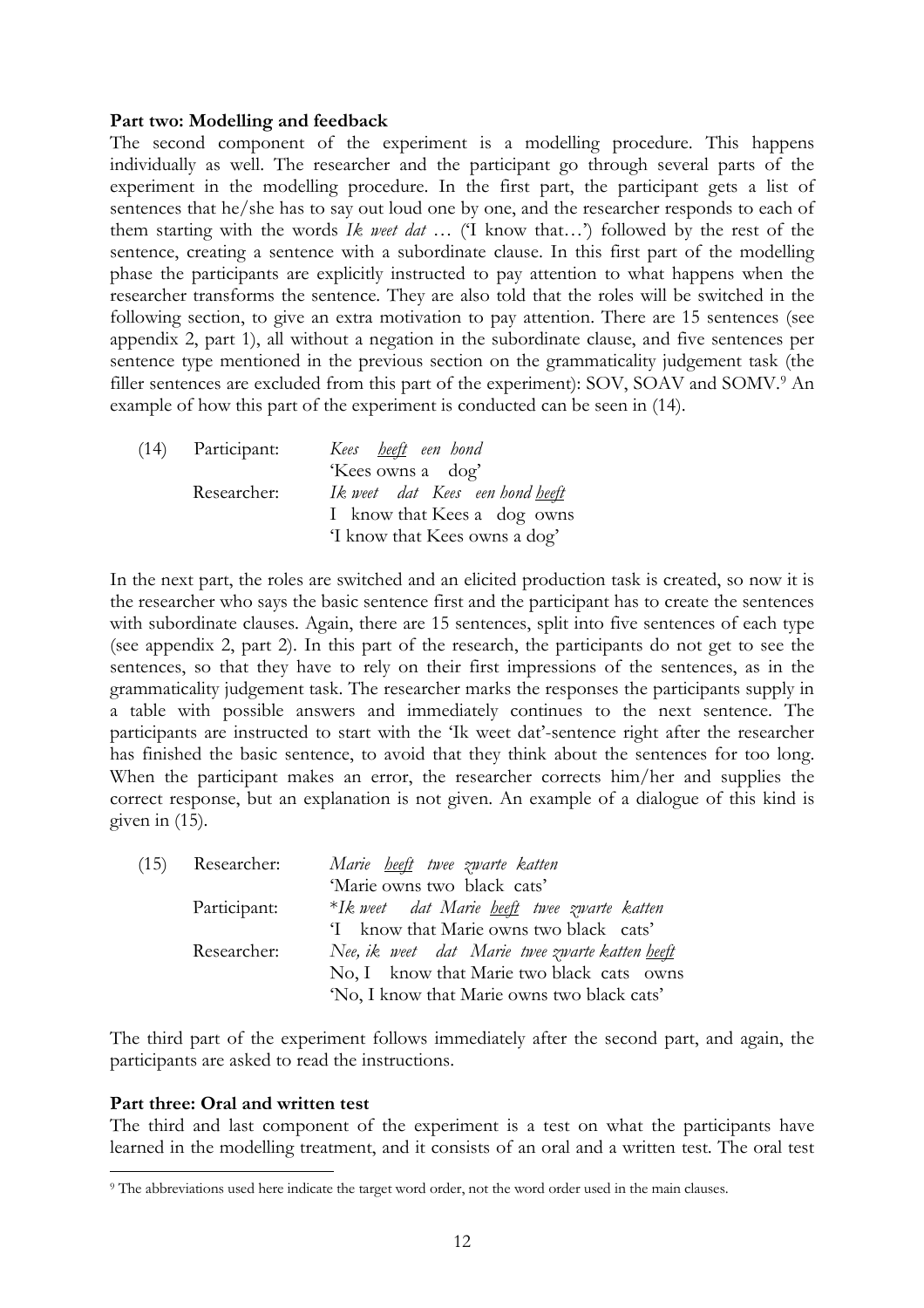has the same structure as the elicited production task in the previous section, so the instructions for this test are similar to the ones given earlier. However, the sentences used in this test (appendix 3, oral test) are slightly different from the ones the participants have been taught. In this test, all sentences have a negation in the subordinate clause, so the participants have to rely on their own grammar rules to be able to produce these sentences in the correct manner. Again, there are 15 sentences in this part of the test. A difference compared to the elicited production task in part two is that in this part, incorrect answers are not corrected by the researchers. An example of the kind of dialogue aimed for in this test can be seen in (16).

| (16) | Researcher:  | Kees <u>heeft</u> de krant niet <u>gelezen</u>     |
|------|--------------|----------------------------------------------------|
|      |              | Kees has the newspaper not read                    |
|      |              | 'Kees hasn't read the newspaper'                   |
|      | Participant: | Ik weet dat Kees de krant niet <u>heeftgelezen</u> |
|      |              | I know that Kees the newspaper not has read        |
|      |              | 'I know that Kees hasn't read the newspaper'       |

As said, the participants' knowledge is tested in both an oral and a written format. After completing the oral part of the experiment, each participant gets to spend an additional 5-10 minutes on the written test, in which the participant has to write his/her responses to 15 sentences (see appendix 3, written test) similar to the ones in the oral test as well as sentences similar to the ones taught in an earlier stage of the experiment. There are both sentences with a negation and sentences without a negation, and with or without auxiliary and modal verbs. A written test is included to shed some light on the differences between oral and written elicited production and the success rate of both, since the participants get a chance to process the written sentences in a different manner and with more time than the spoken sentences.

# 3. Results

In the following chapter, the results of the experiment will be discussed. They will be discussed starting with the grammaticality judgement task, followed by the elicited production tasks and finally, the tests. This chapter will be concluded with a discussion section where some of the results will be reviewed before moving on to the discussion in chapter 4.

# Part one: The grammaticality judgement task

The results for the grammaticality judgement task will be presented in the three tables below. Each table shows the results for one sentence group, which means that SOV and SVO, for instance, are grouped together in one table. For every sentence type, an example is given in the second column, but the percentage given in the last column counts for all sentences of that type in the judgement task, not just for the given example sentence. The underlined part of the sentence is the subordinate clause. An asterisk (\*) marks the ungrammaticality of a sentence, and when it says '(ice)' in the first column, this means that it is the grammatical Icelandic word order that is being tested. The first table shows the results for the SOV and \*SVO sentences.

| Word order | <b>Example sentence</b>                 | $\%$ of correct |
|------------|-----------------------------------------|-----------------|
|            |                                         | judgements      |
| <b>SOV</b> | Anna ziet <u>dat Jan een boek koopt</u> | 86%             |
| *SVO(ice)  | *Klaas ziet dat Els leest een boek      | 65%             |

Table 3: Judgements for SOV / \*SVO.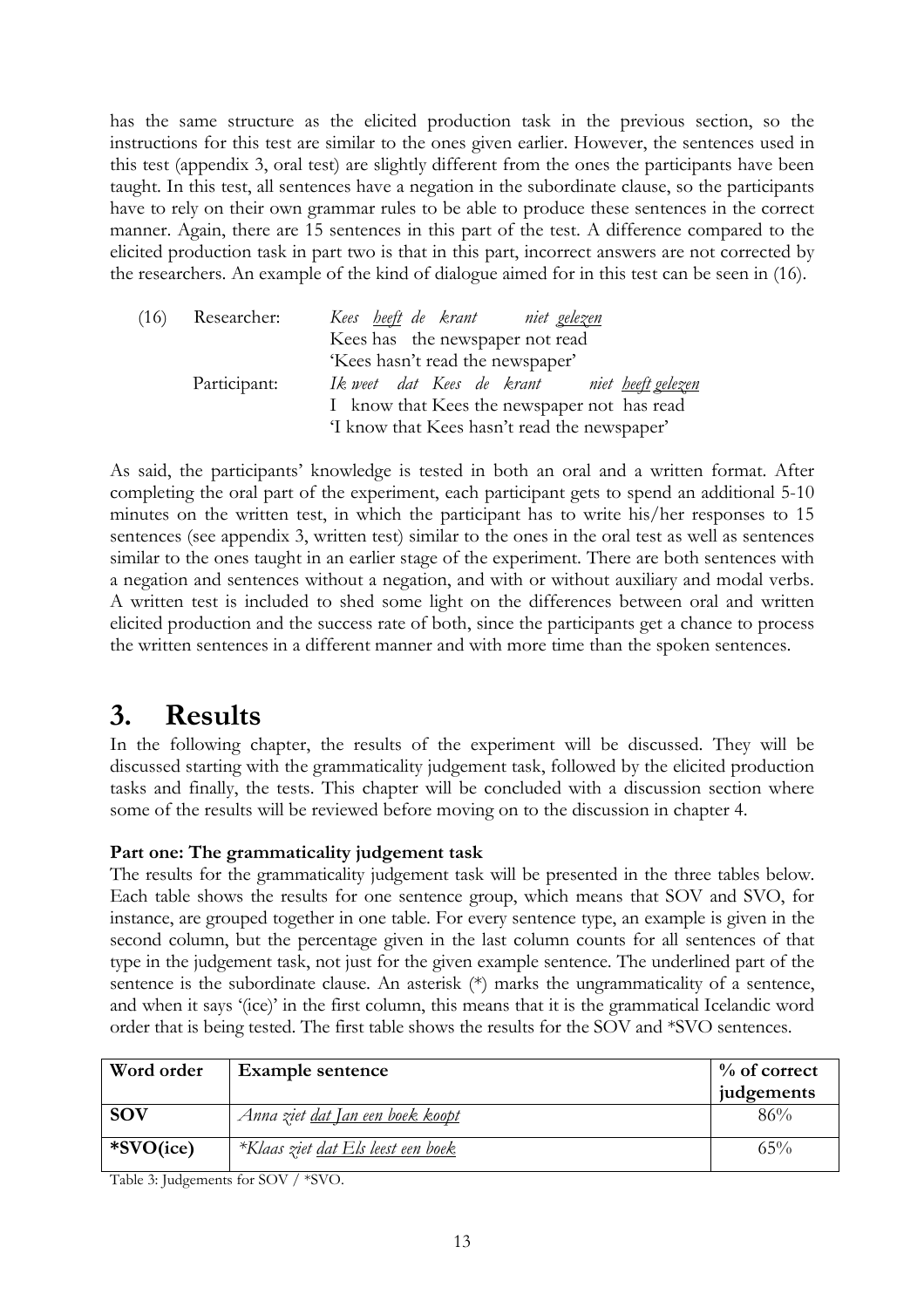The percentages in table 3 indicate that all ten participants together show an average success rate of 86% in the SOV sentences, which means that they correctly accepted 86% of the grammatical Dutch sentences. Also, they rejected 65% of the ungrammatical Dutch sentences where the Icelandic word order was used. In 35%, however, they wrongfully accepted the Icelandic word order. The next table shows the results for the SOAV, \*SAOV and \*SAVO sentences.

| Word order  | <b>Example sentence</b>                              | $\%$ of correct |
|-------------|------------------------------------------------------|-----------------|
|             |                                                      | judgements      |
| <b>SOAV</b> | Klaas weet <u>dat Jan veel foto's heeft gemaakt</u>  | $100\%$         |
| *SAOV       | *Klaas denkt <u>dat Els heeft haar muren geverfd</u> | 60%             |
| *SAVO(ice)  | *Jan zegt <u>dat Piet heeft gelezen het artikel</u>  | $92\%$          |

Table 4: Judgements for SOAV / \*SAOV / \*SAVO

In table 4 it can be seen that all participants correctly judged the sentences with the grammatical Dutch word order SOAV as grammatical. In 92% of the cases, they correctly rejected the ungrammatical Dutch sentences with Icelandic word order. However, they only have a 60% success rate with the \*SAOV sentences, which is a word order that is neither Dutch nor Icelandic. The third table below displays the results for the sentences with a modal verb.

| Word order  | <b>Example sentence</b>                                | $\%$ of correct<br>judgements |
|-------------|--------------------------------------------------------|-------------------------------|
|             |                                                        |                               |
| <b>SOMV</b> | Jan denkt <u>dat Kees een boek wil kopen</u>           | $96\%$                        |
| *SMOV       | *Marie vindt dat Jan moet de auto kopen                | $32\%$                        |
| *SMVO(ice)  | *Jan weet <u>dat Kees moet lezen veel studieboeken</u> | $90\%$                        |

Table 5: Judgements for SOMV / \*SMOV / \*SMVO

The results in table 5 are rather similar to the results from table 2: high success rates in both the acceptance of the grammatical sentences and the rejection of the ungrammatical sentences with Icelandic word order. However, a strikingly low 32% success rate appears in the \*SMOV sentences; the same type of structure where the sentences with an auxiliary verb scored 60% in correct judgements. This neither Dutch nor Icelandic word order seems to sound quite acceptable to the participants.

For matters of completeness, a table for the results of the filler sentences will also be included.

| <b>Example sentence</b>          | $\%$ of correct<br>judgements |
|----------------------------------|-------------------------------|
| Anna denkt te veel aan haar werk | $77\%$                        |

Table 6: Judgements for filler sentences

As can be seen in table 6, approximately a quarter of all filler sentences were wrongfully judged as ungrammatical. In the next paragraph, the results of the modelling phase of the experiment will be discussed.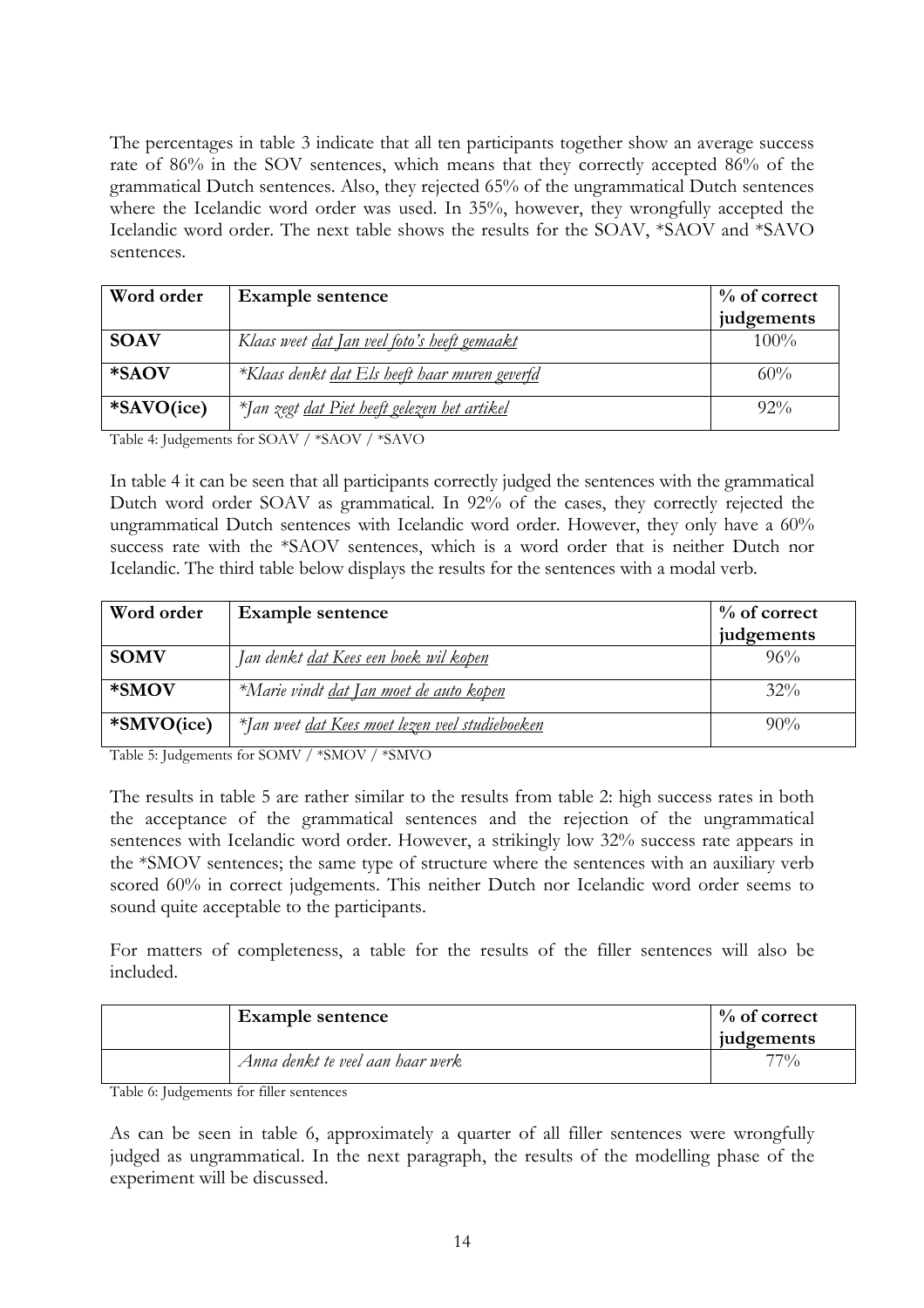# Part two: Modelling and feedback

There are no results for the first part of the modelling and feedback section, since it was the researcher who gave the correct responses. The results of the elicited production with feedback, the second part of this section, will be shown in the tables below. First, the percentages of the success rates will be given. The individual errors will be discussed in a preliminary discussion at the end of this chapter. In the first column, the target word order for the sentences is given. The second column shows an example of a sentence of that word order, and, again, the percentages count for all sentences of that type that were presented to the participants.

| Word order  | <b>Example sentence</b>                          | $\%$ of correct |
|-------------|--------------------------------------------------|-----------------|
|             |                                                  | productions     |
| <b>SOV</b>  | Anna heeft een nieuwe bril                       | 88%             |
|             | target: Ik weet dat Anna een nieuwe bril heeft   |                 |
| <b>SOAV</b> | Kees heeft een krant gekocht                     | 82%             |
|             | target: Ik weet dat Kees een krant heeft gekocht |                 |
| <b>SOMV</b> | Piet wil een foto maken                          | $82\%$          |
|             | target: Ik weet dat Piet een foto wil maken      |                 |

Table 7: Results for the elicited production with feedback

The success rates for all three sentence types are rather high, if one bases conclusions on the data in table 7. If one, however, looks at the individual results of the participants, it can be seen that some of the participants show very low success rates on some of the sentence types, or even have a 0% correct score. These individual differences will be discussed in the last section of this chapter. First, it is time to look at the results from the oral and written test.

# Part three: Oral and written test

The results of the oral elicited production test will be presented in the same manner as the elicited production task in part two. The abbreviations are slightly different in these results, because there is a negation in the sentences in this test. SONV is the grammatical Dutch word order (subject-object-negation-verb), as well as SONAV (subject-object-negation-auxiliary-verb) and SONMV (subject-object-negation-modal-verb). Table 8 shows the results.

| Word order   | <b>Example sentence</b>                              | $\%$ of correct<br>productions |
|--------------|------------------------------------------------------|--------------------------------|
| <b>SONV</b>  | Marie voert haar vissen niet                         | 80%                            |
|              | target: Ik weet dat Marie haar vissen niet voert     |                                |
| <b>SONAV</b> | Jan heeft zijn auto niet betaald                     | 74%                            |
|              | target: Ik weet dat Jan zijn auto niet heeft betaald |                                |
| <b>SONMV</b> | Johanna kan de film niet zien                        | 76%                            |
|              | target: Ik weet dat Johanna de film niet kan zien    |                                |

Table 8: Results for the oral elicited production test without feedback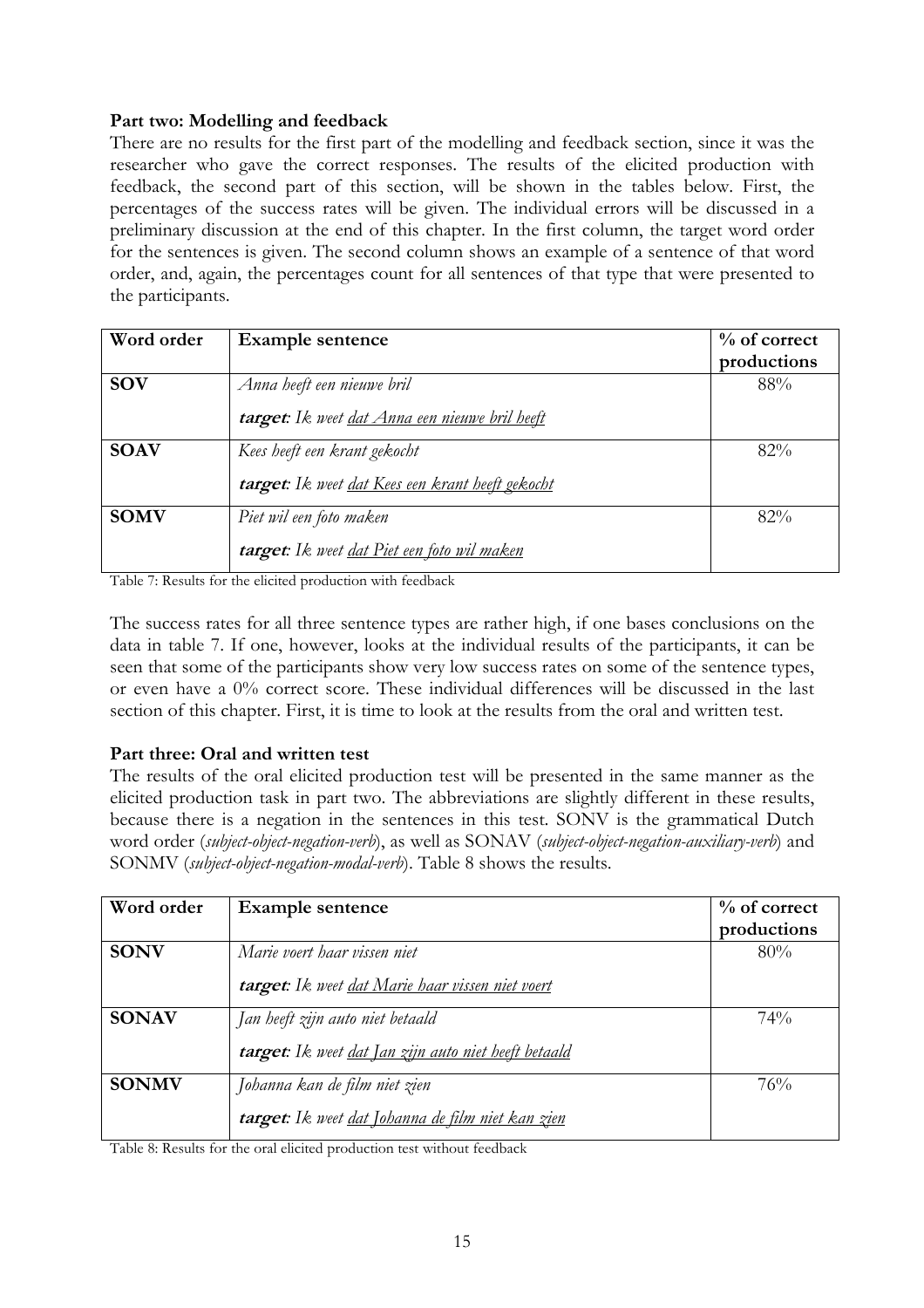The results of this elicited production test show that the participants are slightly less successful than in the task in part two. However, because there were so few participants, no statistically significant conclusions can be drawn from these numbers. The individual errors will be discussed in a later stage. The following table displays the results of the written elicited production test. The different word orders are paired: the group of sentences with only one verb, both with and without negation, is one pair, et cetera.

| Word order   | <b>Example sentence</b>                                | $%$ of correct<br>productions |
|--------------|--------------------------------------------------------|-------------------------------|
| <b>SOV</b>   | Marie koopt nieuwe plantjes                            | 90%                           |
|              | target: Ik weet dat Marie nieuwe plantjes koopt        |                               |
| <b>SONV</b>  | Mark lust zijn brood niet                              | 87%                           |
|              | target: Ik weet <u>dat Mark zijn brood niet lust</u>   |                               |
| <b>SOAV</b>  | Anna heeft een mooie tas gekregen                      | 90%                           |
|              | target: Ik weet dat Anna een mooie tas heeft gekregen  |                               |
| <b>SONAV</b> | Piet heeft de telefoon niet gepakt                     | 87%                           |
|              | target: Ik weet dat Piet de telefoon niet heeft gepakt |                               |
| <b>SOMV</b>  | Johanna wil haar nieuwe boek lezen                     | 88%                           |
|              | target: Ik weet dat Johanna haar nieuwe boek wil lezen |                               |
| <b>SONMV</b> | Kees kan zijn horloge niet vinden                      | 90%                           |
|              | target: Ik weet dat Klaas zijn horloge niet kan vinden |                               |

Table 9: Results for the written elicited production test

As can be seen in table 9, the overall success rate for all sentences is rather high. However, the answers from one of the participants resulted in a success rate of 0%. This participant made 15 errors in 15 sentences, which explains the fact that the success rate never rises above 90%. The following section will be a preliminary discussion of the results.

### Preliminary discussion

The table for the elicited production task in part two, where the participants got feedback if their answer was not correct, showed a rather distorted view on the results, since the percentages given were averages, and the individual errors made by some of the participants are more relevant in this experiment.

Five of the ten participants had a 100% success rate; three of the participants answered only one or two out of 15 sentences incorrectly. One participant had a total of nine errors, and one had 11 errors, which is translated to success rates of respectively 40% and 27%. There are only a few types of errors that can be found in the data. Some examples of errors made can be seen below.

|  |  |  | (17) *Ik weet dat Jan <u>wint</u> veel wedstrijden | SVO instead of SOV |
|--|--|--|----------------------------------------------------|--------------------|
|  |  |  | I know that Jan wins many matches'                 |                    |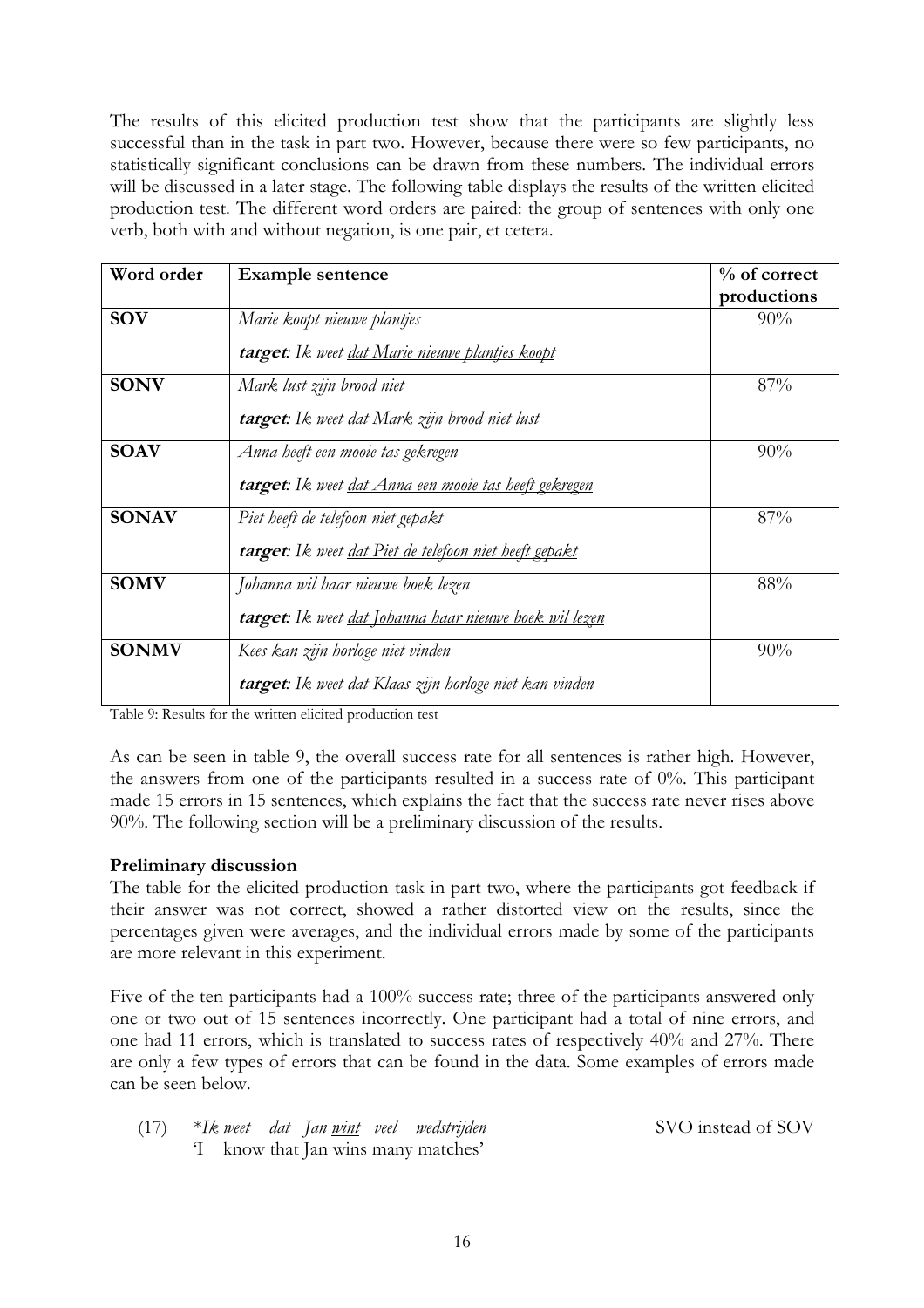| (18) | *Ik weet dat Johanna <u>heeft</u> eencadeau <u>gekregen</u><br>I know that Johanna has a present received<br>'I know that Johanna has received a present' | SAOV instead of SOAV |
|------|-----------------------------------------------------------------------------------------------------------------------------------------------------------|----------------------|
| (19) | *Ik weet dat Mark- <u>wil</u> de loterij <u>winnen</u>                                                                                                    | SMOV instead of SOMV |

Sentences of the type shown in (17) have the Icelandic word order, which would explain why this is a common error made by the participants: six of the in total 24 errors made in this part of the experiment are of this type. The SAOV and SMOV word order both count nine errors in total. This word order is, however, neither the grammatical Dutch nor the grammatical Icelandic word order.

I know that Mark wants the lottery win 'I know that Mark wants to win the lottery'

Some other anecdotes concerning this part of the research must be given here. In this part, where the participants received feedback on their wrong answers, it seemed that the participant with the most errors did not seem to capture this feedback from the researcher when being corrected. When asked about this, the participant replied that he did not hear a difference between what he said himself and what the researcher said, thinking he was giving the correct response. Also, some of the participants with few mistakes responded to the researcher's feedback by saying 'oh, yes, that is right; the verb has to be at the end'. These participants are obviously aware of this rule in Dutch. Also, a total of 16 sentences were wrongfully judged as ungrammatical by the participants.

If we then continue to the next component of the experiment, which is the oral elicited production test where the participants do not get feedback on their errors, similar problems arise. The overall average percentages seem to imply a rather high success rate, but this is not the case with all participants. Again, half of the participants have a 100% success rate, and three participants have one or two errors. One participant has six of 15 sentences wrong; two others both had 13 errors. One of these two participants made all 13 errors of the same type, which is exemplified in (20). Two other participants with fewer mistakes also had errors of this type.

(20) \*Ik weet dat Anna niet haar hond heeft gevoerd SNOAV instead of SONAV know that Anna not her dog has fed 'I know that Anna hasn't fed her dog'

In (20), the negation is placed right after the subject and before the object instead of after it. The participant makes this same type of mistakes in the other sentences types as well, SNOMV instead of SONMV and SNOV instead of SONV also occur.10 The other participant with 13 errors has a wider range of types of errors, six of which are of the type that can be seen in (21).

(21)  $*Ik$  weet dat Marie wil het duurste boek **niet** kopen SMONV instead I know that Marie wants the most expensive book not buy of SONMV 'I know that Marie doesn't want to buy the most expensive book'

 $\overline{a}$ 

<sup>10</sup> In Dutch, it is possible to front the negation when it is meant to emphasize the object or make a contrast: 'Ik weet dat Jan niet zijn fiets heeft gemaakt, maar met de bus is gegaan' (I know that John hasn't fixed his bicycle, but went by bus). However, this was not the situation illustrated in the test, so the sentences are still considered as mistakes.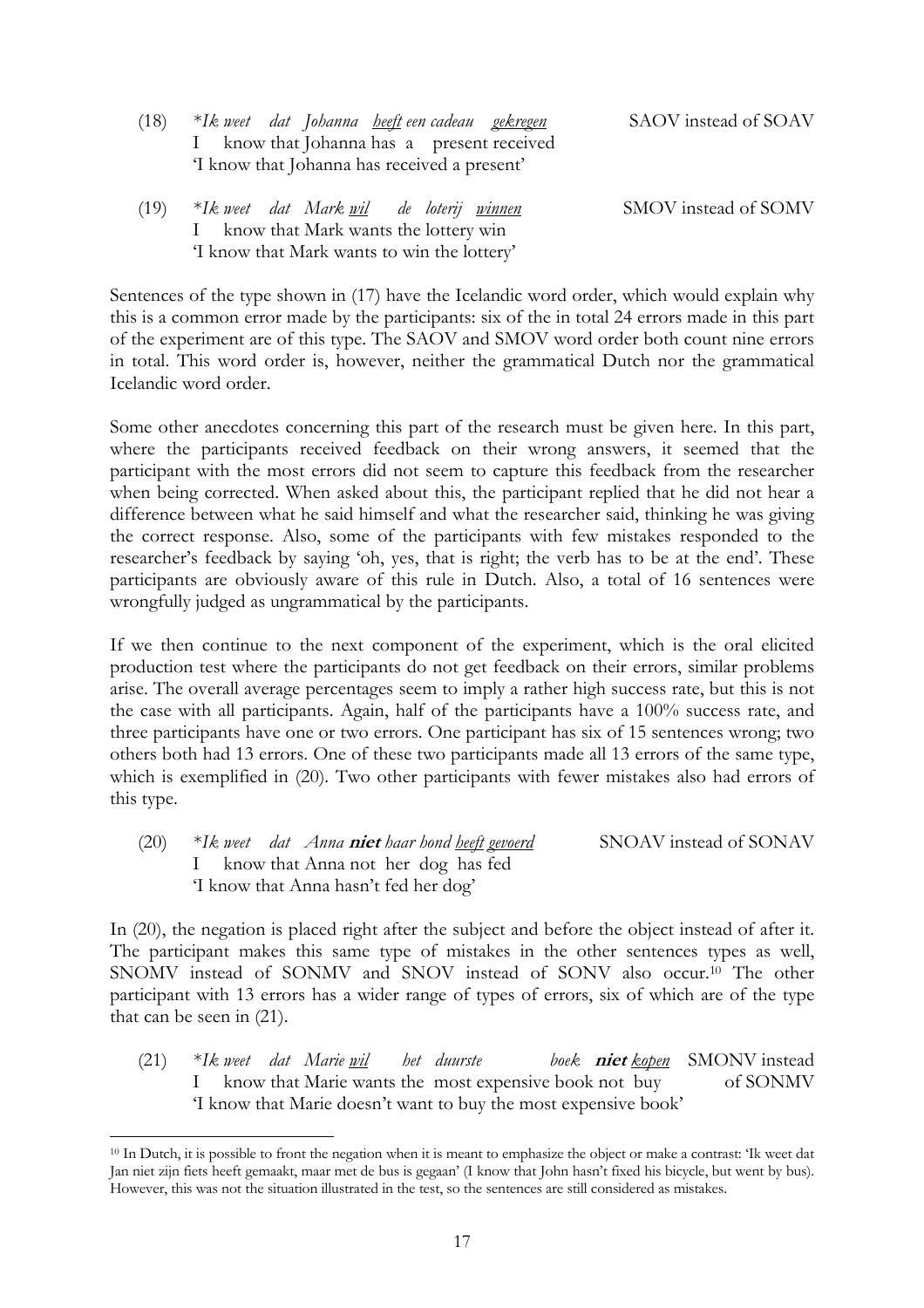These errors occurred in sentences with a modal verb as well as in sentences with an auxiliary verb. The participant with six errors had only errors of the type shown in (18). Three other errors by the participant with 13 errors are of the type shown in (22).

(22) \*Ik weet dat Kees <u>heeft</u> **niet** de krant gelezen SANOV instead know that Kees has not the newspaper read of SONAV 'I know that Kees hasn't read the newspaper'

The errors of this type are similar to the one in (21), except that the negation is placed before the object instead of after it. In the grammatical Dutch sentence, the negation would be after the object, but the auxiliary and modal verbs are not in the right position in (21) and (22). The remaining mistakes occur in sentences with only one verb, where the participant utters sentences as in (23).

| (23) | *Ik weet dat Marie <u>voert</u> haar vissen <b>niet</b> |  | SVON instead of SONV |
|------|---------------------------------------------------------|--|----------------------|
|      | I know that Marie feeds her fish not                    |  |                      |
|      | 'I know that Marie doesn't feed her fish'               |  |                      |

In one of the sentences of this type, the participant mentioned two answers, which he found equally grammatical. In this sentence, he put *niet* right after the subject and before the verb.

The final part of the experiment gives good average results as well, but in this section, too, there was one participant who had many errors, even a 0% success rate. Various types of errors occurred, some of which have already been illustrated above, such as (17)-(20), and (22). A note has to be made here. When the participant was asked to fill out the answer sheet, he looked at the paper thoroughly and finally said 'I don't understand what I have to do, I think all of these sentences are grammatical just the way they are when I put Ik weet dat in front of it'. The researcher then gave some instructions and an example, but even though the participant said that he understood it now, he still responded to all sentences with ungrammatical sentences.

Now that the results have been discussed in some more detail, it is time to carry on to the next chapter, in which the results will be reviewed and possibly explained.

# 4. Discussion of results

The results of the experiment are quite striking in some ways, just as the individual differences between the participants are numerous. In the grammaticality judgement task, the average number of errors is 11 of 50 sentences. Even the participants with the most experience with the Dutch language judged some sentences wrongfully. The ungrammatical word order that was the most accepted by the participant is SMOV, immediately followed by SAOV. The acceptance of sentences of this type is, however, not the most logical choice. It is neither the Icelandic nor the Dutch grammatical word order. Sentences with the Icelandic word order (such as SVO, SMVO and SAVO) are also accepted by some, but not as often as the other types. Based on these results, it may be implied that since the participants do not perform all that well on the grammaticality judgement task, they do not use the Universal Grammar, but rather follow their own intuition and partial knowledge of learned rules. This will be explained further on in this chapter.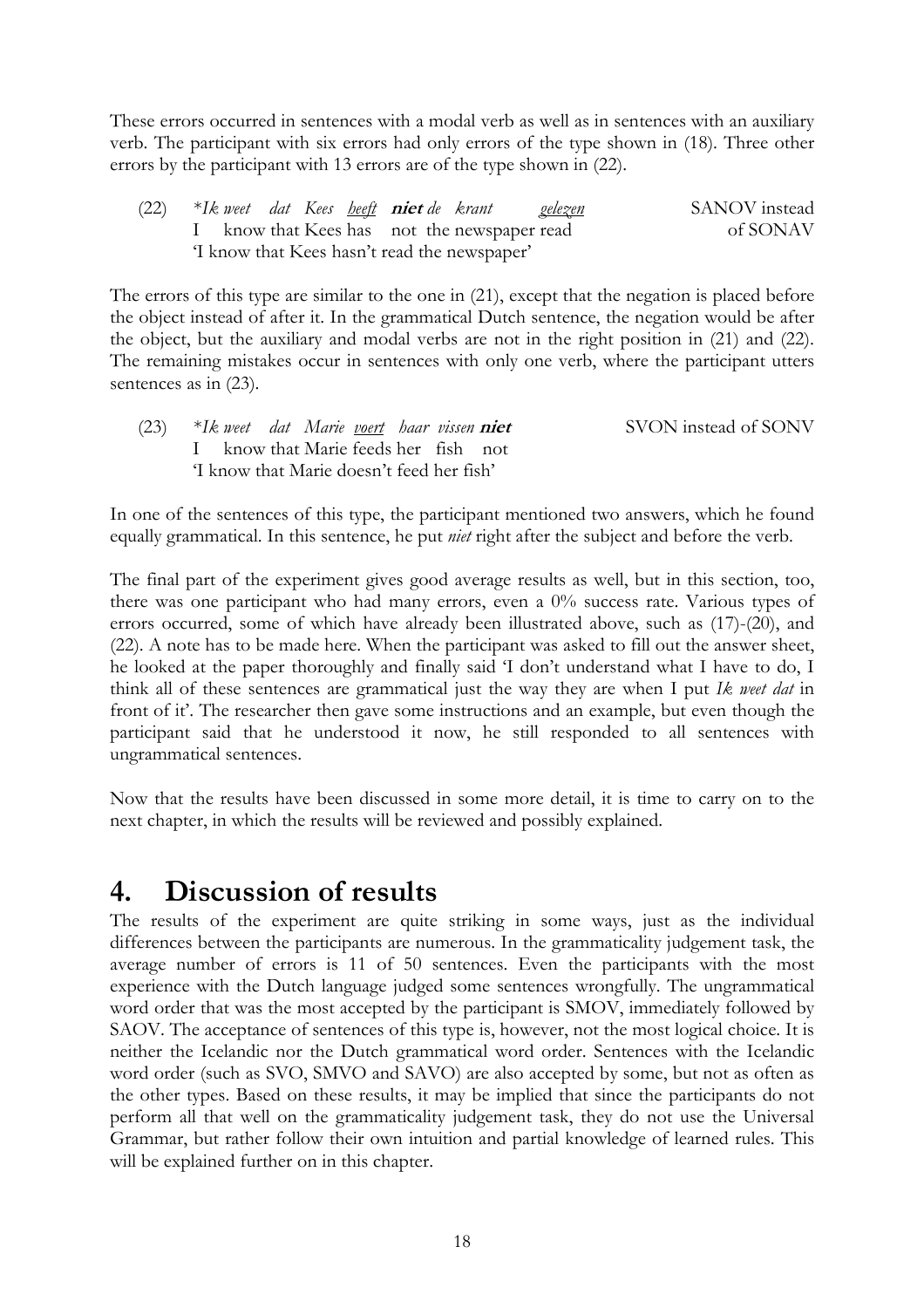In the elicited production tasks of part two, the most common errors are SMOV, SAOV (as in the grammaticality judgement task) and SVO. The fact that sentences with an SVO word order are accepted is not surprising, because SVO is the grammatical Icelandic word order. The question rises why the participants do not produce more 'Icelandic sentences', since this is their mother tongue after all. A possible explanation for this type of error might seem that the participants are imitating the researcher, for the SAOV and SMOV word orders are the grammatical word orders in main clauses in Dutch, thus what was used in the input. However, this does not seem to be the case. The participants often transformed the sentences in other ways, such as replacing a name or a verb with something else. An actual example of this as encountered in the experiment can be seen in (24).

| (24) | Researcher:  | <i>Kees</i> heeft een krant<br>gekocht         |
|------|--------------|------------------------------------------------|
|      |              | Kees has a newspaper bought                    |
|      |              | 'Kees has bought a newspaper'                  |
|      | Participant: | Ik weet dat <i>Jan</i> een krant heeft gelezen |
|      |              | I know that Jan a newspaper has read           |
|      |              | 'I know that John has read a newspaper'        |

This is evidence for the assumption that the participants do not just copy the researcher's sentences, but rather process and produce their own sentences.

Another important aspect of the results is the type of error exemplified in (20), in which the negation is placed right after the subject and before the object. An explanation for this structure might be found in the surface movements of the verbs, in the combination of full knowledge of Icelandic and partial application of the rule in Dutch that verbs have to come at the end in subordinate clauses. The Icelandic word order in subordinate clauses is SANVO. If the participant used this as the basic structure for the formation of a Dutch subordinate clause, it might be the case that he or she has learned the rule in Dutch that verbs have to be clause-final in sentences like this. Therefore, there are movements of A and V to the end of the sentence. For constructing a grammatical Dutch subordinate clause, the negation has to be between the object and the (in this case) auxiliary verb, as in SONAV. However, the errors made by the participant imply a kind of interlanguage, in which the second part of the movement is not included. This results in the following word order: SNOAV. Since the negation seems to be placed incorrectly in these cases, the assumption that second language learners have access to UG becomes less plausible.

To finish this section, let us look back at the predictions that were made in the introduction. It might be concluded that the participants that made many errors in the modelling procedure made errors in placing the negation as well, as can be seen in the results of both components. The participants with fewer or no errors in the modelling procedure had just as few or less errors in the elicited production test with negations.

# 5. Conclusion

The experiment conducted for this thesis resulted in some interesting data for the domain of second language acquisition. It seems that Icelandic second language learners who are learning Dutch go through different phases when learning the word order in subordinate clauses. They start with the Icelandic SVO order, and when having practiced long enough, they end up using the correct Dutch word order SOV. Somewhere in between, they seem to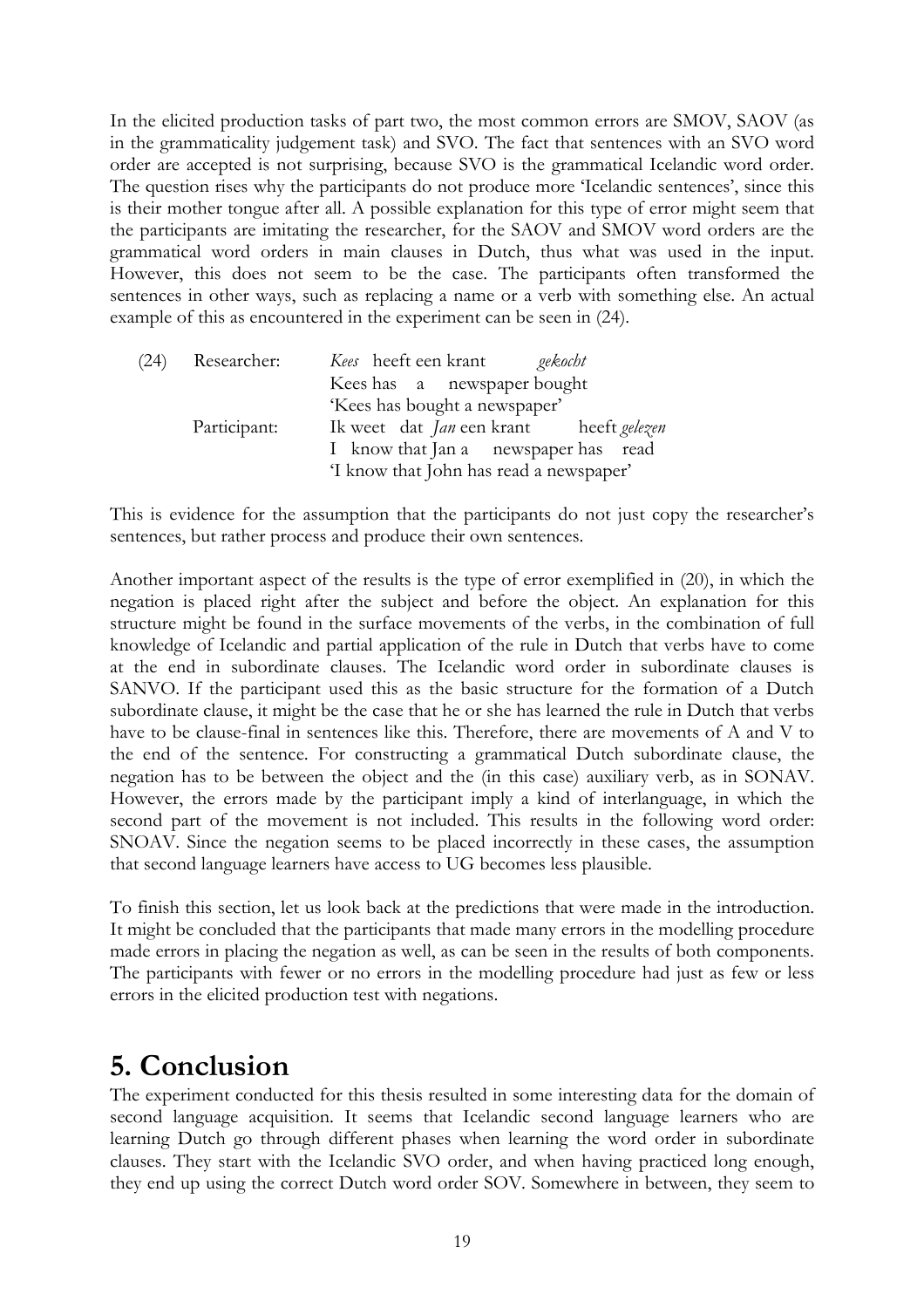want to push the infinite verb to the end of the sentence, possibly because they are aware of the rule in Dutch that verbs are supposed to be in this position in subordinate clauses. At least in the experiment conducted here, this was quite often mentioned by the participants. In this process, there seems to be a phase in which the learners push only the infinite verb to the end of the clause and keep the finite verb in the second position.

This seems clear evidence for the assumption that was hypothesized in this thesis, namely that second language learners do not have access to UG for syntactic representations, but use self-constructed (shallow, following Clahsen & Felser 2006) rules for forming grammatical sentences in the foreign language. Another argument for this assumption is that the participants in the experiment conducted here were not all that successful in the grammaticality judgement task. They accepted many ungrammatical sentences, even though some of the participants have been living in the Netherlands for more than eight years. Also, the idea that second language learners rely mostly on surface strategies for constructing grammatical sentences has been explicitly confirmed by the participants in the experiment, who kept reminding themselves of the Dutch word order rules and by saying 'oh, it's so difficult, I have to think so hard!', obviously trying to dig up and use their knowledge of Dutch grammar.

# References

- Bley-Vroman, R. 1990: The Logical Problem of Foreign Language Learning. Linguistic Analysis 20: 3-49.
- Bouma, G. 2003: Verb clusters and the scope of adverbs in Dutch. In: Seuren, P.A.M. & G. Kempen (editors), Verb Constructions in German and Dutch, pp. 5-42. John Benjamins Publishing Company, Amsterdam.
- Clahsen, H. & C. Felser. 2006: Grammatical processing in language learners. Applied Psycholinguistics 27: 3-42.
- Clahsen, H. & P. Muysken. 1986: The availability of universal grammar to adult and child learners - a study of the acquisition of German word order. Second Language Research, 2, 2: 93-119.
- Clahsen, H. & P. Muysken. 1989: The UG paradox in L2 acquisition. Second Language Research 5: 1-29.
- Curtiss, S. 1977: Genie. A psycholinguistic study of a modern day "wild child". Academic, New York.
- Felix, S. 1988: UG-generated knowledge in adult second language acquisition. In: Flynn, S. & W. O'Neill (editors), *Linguistic theory in second language acquisition*, pp. 277-294. Kluwer, Dordrecht.
- Haider, H. 2005: How to turn German into Icelandic and derive the OV–VO contrasts. The Journal of Comparative Germanic Linguistics 8: 1-53.
- Herron, C. & M. Tomasello. 1988: Learning grammatical structures in a foreign language: modelling versus feedback. French Review 61: 910-923.
- Jordens, P. 1988: The acquisition of word order in L2 Dutch and German. In: Jordens, P. & J. A. Lalleman (editors), Language Development, pp. 149-180. Foris, Dordrecht.
- Kayne, R.S. 1992: 'Word Order'. Guest lecture at the GLOW Colloquium, Lisbon, April 14.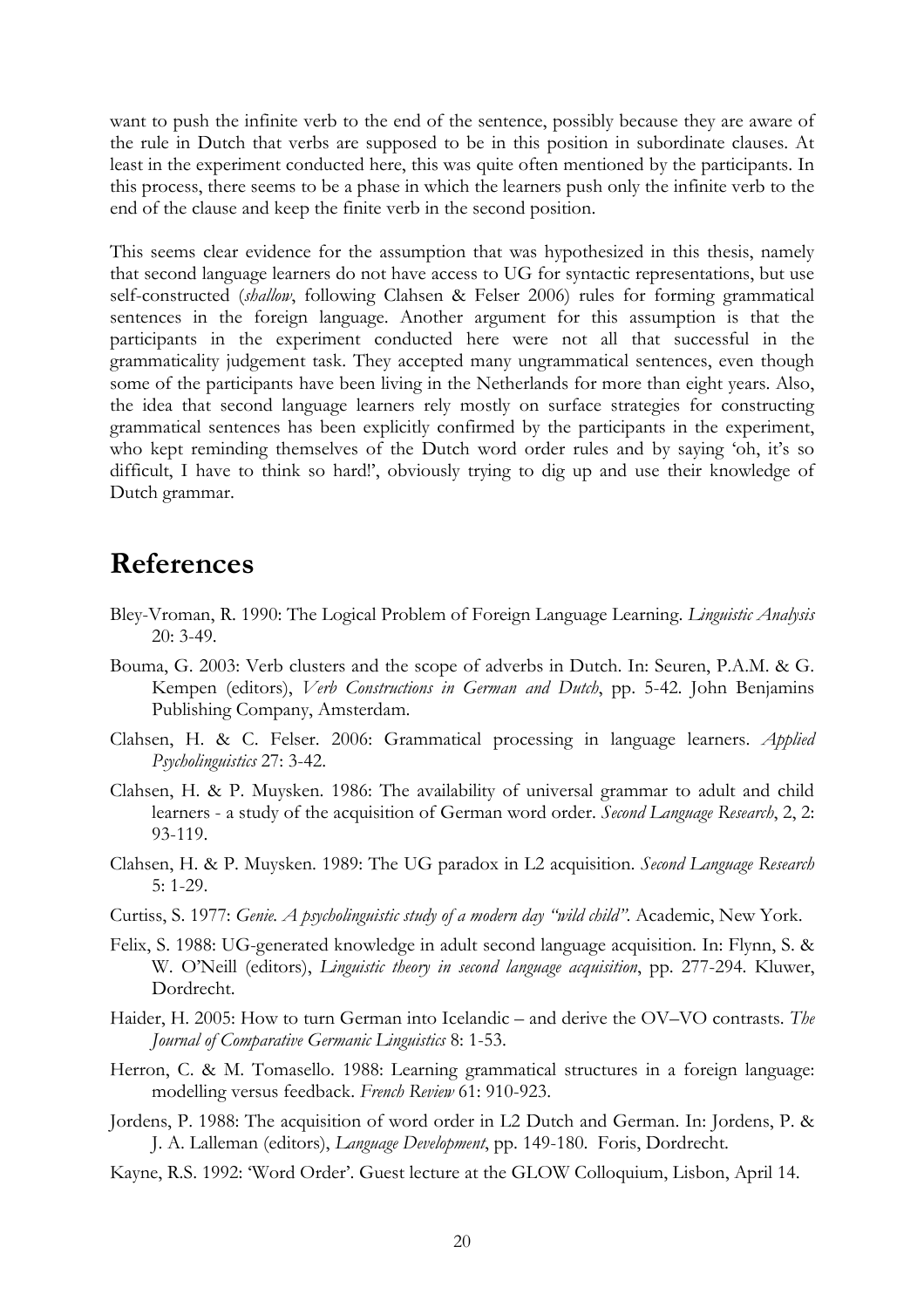- Klein, R. 1974: Word order: Dutch children and their mothers. Publikaties van het Instituut voor Algemene Taalwetenschap. University of Amsterdam, Amsterdam.
- Koster, J. 1975: Dutch as an SOV language. Linguistic Analysis 1, 111-136.
- Krashen, S. 1981: Second language acquisition and second language learning. Pergamon Press, Oxford.
- Lenneberg, E. 1967: Biological foundations of language. Wiley, New York.
- Long, M. 1990: Maturational Constraints on Language Development. *Studies in Second* Language Acquisition 12: 251-85.
- McLaughlin, B. 1978: Second language acquisition in childhood. N.J. Erlbaum Press, Hillsdale.
- Murphy, V. 1997: The effect of modality on a grammaticality judgement task. Second Language Research 13, 1: 34-65.
- Penfield, W. & L. Roberts. 1959: Speech and brain mechanisms. Princeton University Press, Princeton, New Jersey.
- Scovel, T. 1988: A Time to Speak: A Psycholinguistic Inquiry Into the Critical Period for Human Speech. Newbury House Publishers, Cambridge, MA.
- Thráinsson, H. 2007: The syntax of Icelandic. Cambridge University Press, Cambridge.
- White, L. 1988: Island effects in second language acquisition. In: Flynn, S. & W. O'Neil (editors), Linguistic theory in second language acquisition, pp. 144-172. Kluwer, Dordrecht.
- White, L. 1989: Universal Grammar and Second Language Acquisition, John Benjamins, Amsterdam.
- Zwart C.J.W. 1997: Morphosyntax of Verb Movement. A Minimalist Approach to the Syntax of Dutch. Kluwer Academic Publishers, Dordrecht / Boston / London.

# Appendices

#### APPENDIX 1

### Single verb sentences (SOV, \*SVO)

- 1. Annie ziet dat Jan een boek koopt.
- 2. Jan weet dat Marie een kat heeft.
- 3. Piet ziet dat de kat van Marie eten krijgt.
- 4. Jan zegt dat hij een telefoon heeft.
- 5. Johannes ziet dat Klaas een schilderij koopt.
- 6. \* Els weet dat het boek heeft vijftig bladzijden.
- 7. \* Marie zegt dat Piet heeft een zwarte tas.
- 8. \* Maria vindt dat Piet maakt mooie schilderijen.
- 9. \* Klaas ziet dat Els leest een boek.
- 10. \* Els weet dat Klaas heeft een nieuwe auto.

#### Regular verb + aspectual auxiliary verb (SOAV, \*SAOV, \*SAVO)

- 11. Piet zegt dat hij zijn presentatie heeft gedaan.
- 12. Johanna zegt dat ze veel mooie bloemen heeft gezien.
- 13. Klaas weet dat Jan veel foto's heeft gemaakt.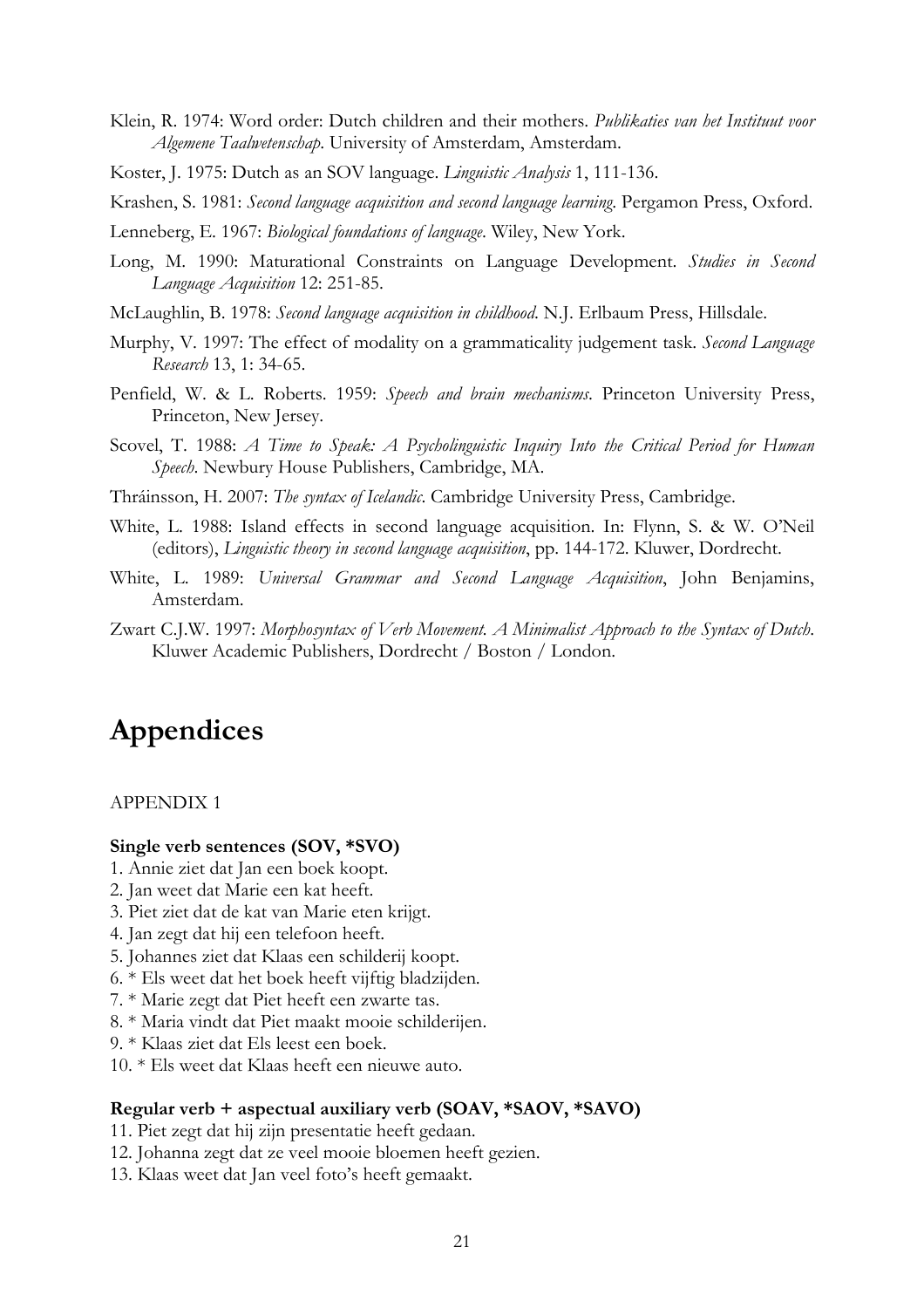- 14. Piet ziet dat Maria haar kamer heeft opgeruimd.
- 15. Jan weet dat Anna naar school is gefietst vandaag.
- 16. \* Johannes vindt dat Piet heeft te veel gedaan gisteren.
- 17. \* Klaas denkt dat Els heeft haar muren geverfd.
- 18. \* Annie vindt dat Johanna heeft veel cadeautjes gehad.
- 19. \* Jan zegt dat hij heeft zijn tenniswedstrijd gewonnen.
- 20. \* Maria weet dat Jan heeft eigenlijk de wedstrijd verloren.
- 21. \* Jan zegt dat Piet heeft gelezen het artikel.
- 22. \* Klaas vindt dat Johanna heeft gekocht te veel kleren.
- 23. \* Marie weet dat Jan heeft gedragen veel verhuisdozen.
- 24. \* Anna denkt dat Els heeft gelopen een marathon.
- 25. \* Els vindt dat Jan heeft gewonnen veel geld.

#### Regular verb + modal auxiliary verb (SOMV, \*SMOV, \*SMVO)

- 26. Jan denkt dat Kees een boek wil kopen.
- 27. Klaas vindt dat Jan een snor moet hebben.
- 28. Maria zegt dat Jan veel koekjes moet bakken.
- 29. Piet zegt dat Annie een computer kan kopen.
- 30. Kees weet dat Piet veel aardbeien wil eten.
- 31. \* Marie vindt dat Jan moet de auto kopen.
- 32. \* Els weet dat Annie wil heel veel foto's maken.
- 33. \* Kees zegt dat Piet kan mooie schilderijen maken.
- 34. \* Annie weet dat Kees wil veel geld winnen.
- 35. \* Jan denkt dat Klaas moet veel nieuwe dingen leren.
- 36. \* Klaas denkt dat Johanna wil kopen een nieuw huis.
- 37. \* Jan weet dat Kees moet lezen veel studieboeken.
- 38. \* Piet denkt dat Maria kan bakken lekkere broden.
- 39. \* Jan vindt dat Kees moet lopen een marathon.
- 40. \* Marie weet dat Els wil hebben veel nieuwe kleren.

### Filler sentences

- 41. Piet vindt de boeken die Jan leest niet leuk.
- 42. Kees denkt vaak aan zijn vakantie in Parijs.
- 43. Jan weet niet veel over honden en katten.
- 44. Marie vindt Klaas een leuke man.
- 45. Johanna zegt regelmatig iets verkeerd.
- 46. Els vindt zelfgebakken appeltaart lekker.
- 47. Klaas denkt nooit zo goed na.
- 48. Johanna weet altijd leuke verhalen te vertellen.
- 49. Anna denkt te veel aan haar werk.
- 50. Mark zegt altijd domme dingen.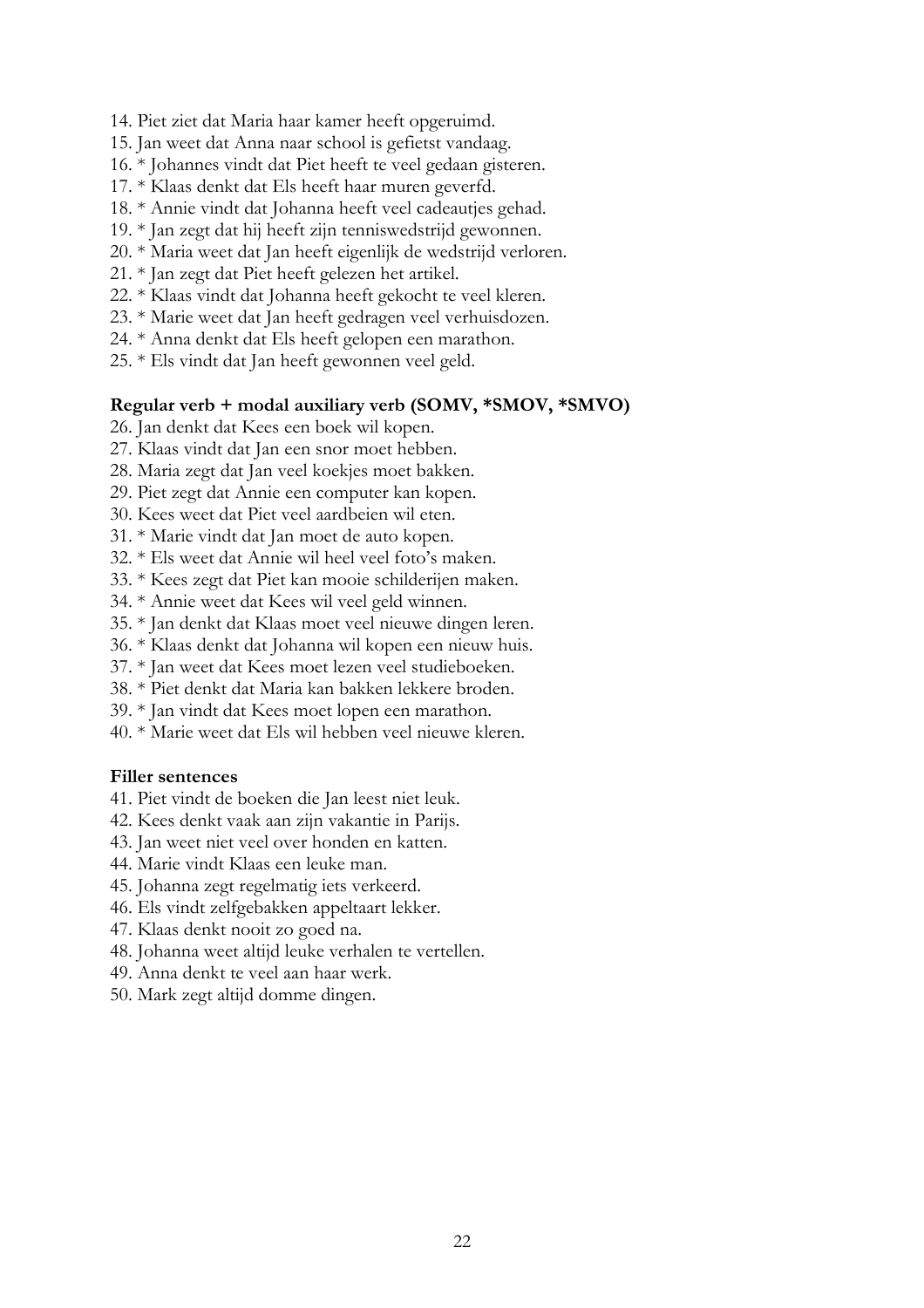# APPENDIX 2

# Part 1:

|     | Participant                                                                               | Interviewer                                  |  |
|-----|-------------------------------------------------------------------------------------------|----------------------------------------------|--|
| 1.  | Kees heeft een hond.                                                                      | Ik weet dat  Kees een hond heeft.            |  |
| 2.  | Marie leest veel boeken.                                                                  | Ik weet dat  Marie veel boeken leest.        |  |
| 3.  | Jan koopt een nieuwe auto.                                                                | Ik weet dat  Jan een nieuwe auto koopt.      |  |
| 4.  | Johanna heeft drie kinderen.                                                              | Ik weet dat  Johanna drie kinderen heeft.    |  |
| 5.  | Mark geeft leuke cadeautjes.                                                              | Ik weet dat  Mark leuke cadeautjes geeft.    |  |
| 6.  | Piet heeft een lekker<br>brood                                                            | Ik weet dat  Piet een lekker brood heeft     |  |
|     | gebakken.                                                                                 | gebakken.                                    |  |
| 7.  | Klaas heeft een<br>broek<br>nieuwe                                                        | Ik weet dat  Klaas een nieuwe broek heeft    |  |
|     | gekocht.                                                                                  | gekocht.                                     |  |
| 8.  | Els heeft een foto gemaakt.                                                               | Ik weet dat  Els een foto heeft gemaakt.     |  |
| 9.  | Kees heeft een verhaal verteld.                                                           | Ik weet dat  Kees een verhaal heeft verteld. |  |
| 10. | Piet heeft het eten gekookt.                                                              | Ik weet dat  Piet het eten heeft gekookt.    |  |
| 11. | Marie wil een nieuw boek kopen.                                                           | Ik weet dat  Marie een nieuw boek wil kopen. |  |
| 12. | Ik weet dat  Anna meer fruit moet eten.<br>Anna moet meer fruit eten.                     |                                              |  |
| 13. | Maria wil iets te drinken bestellen.<br>Ik weet dat  Maria iets te drinken wil bestellen. |                                              |  |
| 14. | Mark kan de wedstrijd winnen.                                                             | Ik weet dat  Mark de wedstrijd kan winnen.   |  |
| 15. | Klaas<br>schoenen<br>nieuwe<br>moet                                                       | Ik weet dat  Klaas nieuwe schoenen moet      |  |
|     | kopen.                                                                                    | kopen.                                       |  |

# Part 2:

|                  | Interviewer                            | Participant |
|------------------|----------------------------------------|-------------|
| 1.               | Johanna leest de krant.                | Ik weet dat |
| 2.               | Jan wint veel wedstrijden.             | Ik weet dat |
| $\overline{3}$ . | Marie heeft twee zwarte katten.        | Ik weet dat |
| 4.               | Anna heeft een nieuwe bril.            | Ik weet dat |
| 5.               | Klaas spaart buitenlandse postzegels.  | Ik weet dat |
| 6.               | Jan heeft zijn auto gerepareerd.       | Ik weet dat |
| 7.               | Kees heeft een krant gekocht.          | Ik weet dat |
| 8.               | Maria heeft veel mooie landen bezocht. | Ik weet dat |
| 9.               | Els heeft een dief betrapt.            | Ik weet dat |
| 10.              | Johanna heeft een cadeau gekregen.     | Ik weet dat |
| 11.              | Piet wil een foto maken.               | Ik weet dat |
| 12.              | Kees moet zijn huiswerk maken.         | Ik weet dat |
| 13.              | Mark wil de loterij winnen.            | Ik weet dat |
| 14.              | Anna kan veel talen spreken.           | Ik weet dat |
| 15.              | Klaas moet de afwas doen.              | Ik weet dat |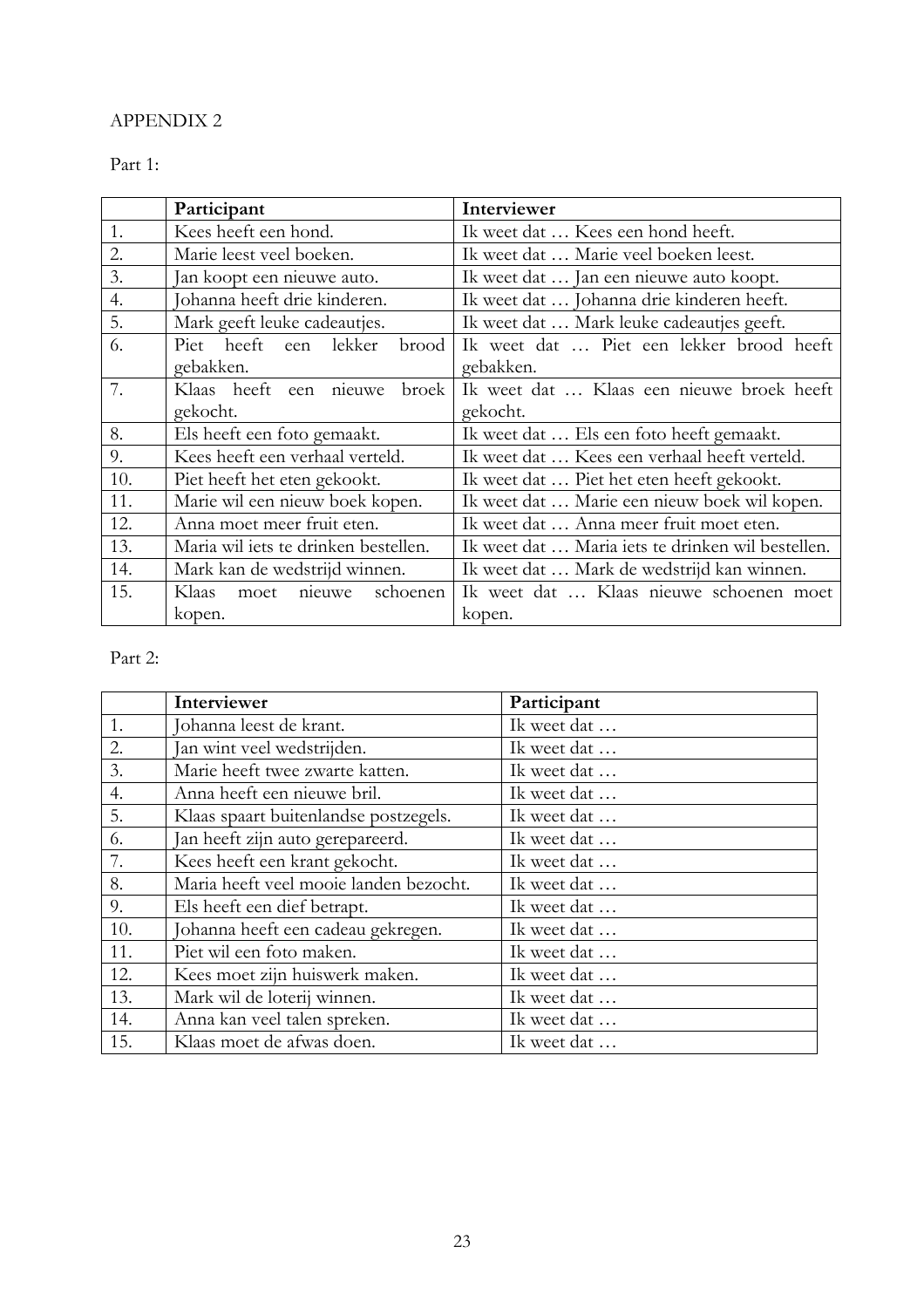## APPENDIX 3

Oral test:

|     | Interviewer                            | Participant |
|-----|----------------------------------------|-------------|
| 1.  | Jan verkoopt zijn oude auto niet.      | Ik weet dat |
| 2.  | Piet leest zijn boeken niet.           | Ik weet dat |
| 3.  | Klaas snapt de opdracht niet.          | Ik weet dat |
| 4.  | Johanna wast haar handen niet.         | Ik weet dat |
| 5.  | Marie voert haar vissen niet.          | Ik weet dat |
| 6.  | Anna heeft haar hond niet gevoerd.     | Ik weet dat |
| 7.  | Kees heeft de krant niet gelezen.      | Ik weet dat |
| 8.  | Mark heeft zijn kleren niet gewassen.  | Ik weet dat |
| 9.  | Els heeft haar huiswerk niet gedaan.   | Ik weet dat |
| 10. | Jan heeft zijn auto niet betaald.      | Ik weet dat |
| 11. | Marie wil het duurste boek niet kopen. | Ik weet dat |
| 12. | Piet wil de hond van Jan niet aaien.   | Ik weet dat |
| 13. | Maria kan de grote doos niet dragen.   | Ik weet dat |
| 14. | Klaas kan de dure auto niet kopen.     | Ik weet dat |
| 15. | Johanna kan de film niet zien.         | Ik weet dat |

Written test:

|     | <b>Test sentence</b>                   | Participant |
|-----|----------------------------------------|-------------|
| 1.  | Piet werkt in de tuin.                 | Ik weet dat |
| 2.  | Marie koopt nieuwe plantjes.           | Ik weet dat |
| 3.  | Kees vergeet zijn verjaardag niet.     | Ik weet dat |
| 4.  | Els mist haar oude school niet.        | Ik weet dat |
| 5.  | Mark lust zijn brood niet.             | Ik weet dat |
| 6.  | Jan heeft zijn huis geschilderd.       | Ik weet dat |
| 7.  | Anna heeft een mooie tas gekregen.     | Ik weet dat |
| 8.  | Klaas heeft zijn werk niet gedaan.     | Ik weet dat |
| 9.  | Piet heeft de telefoon niet gepakt.    | Ik weet dat |
| 10. | Marie heeft haar tent niet gebruikt.   | Ik weet dat |
| 11. | Johanna wil haar nieuwe boek lezen.    | Ik weet dat |
| 12. | Maria moet haar wekker zetten.         | Ik weet dat |
| 13. | Klaas wil zijn schuur niet schilderen. | Ik weet dat |
| 14. | Mark kan zijn fiets niet repareren.    | Ik weet dat |
| 15. | Kees kan zijn horloge niet vinden.     | Ik weet dat |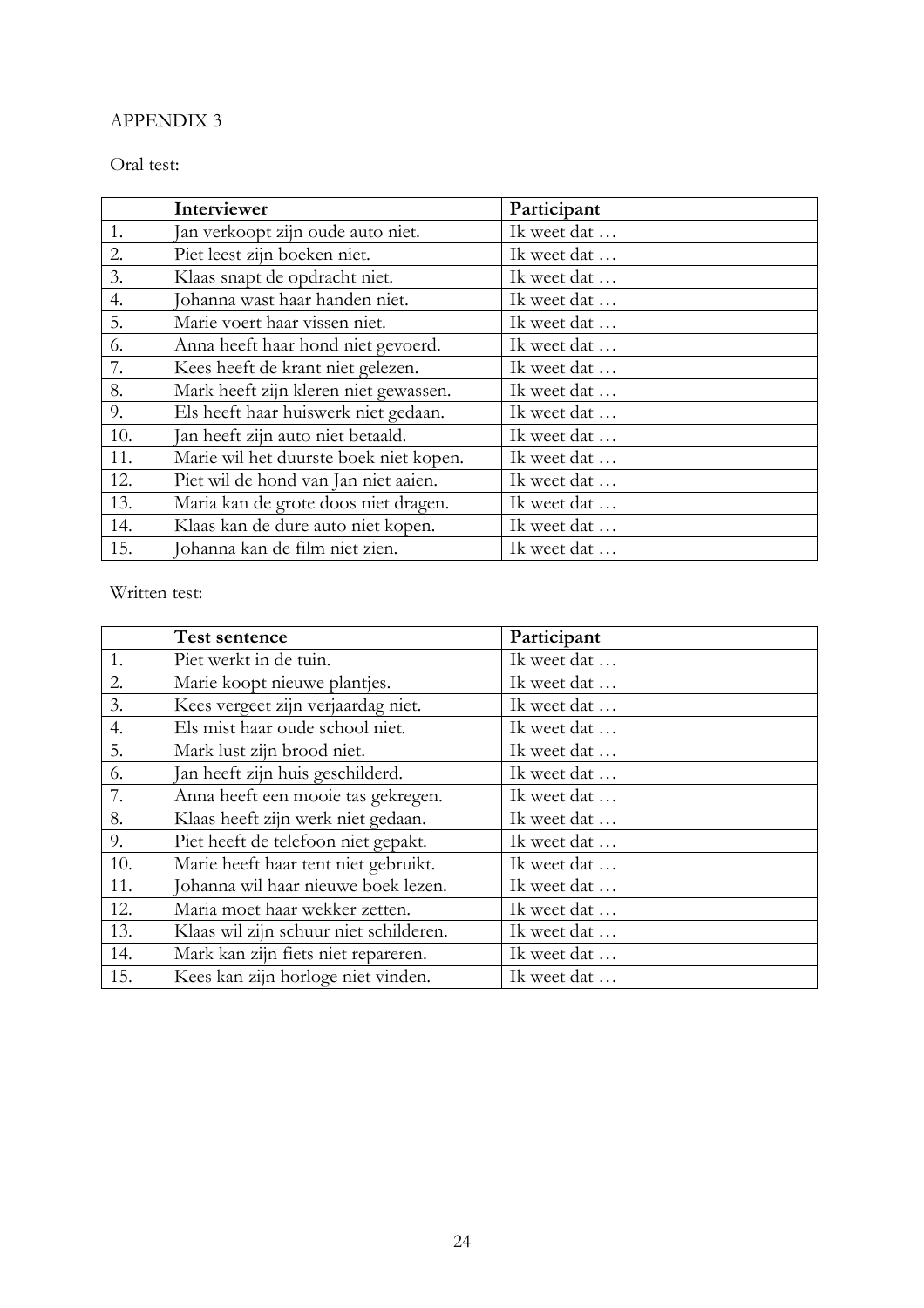## APPENDIX 4:

The instructions that were given to the participants (translated into English).

### Part one: the grammaticality judgement task

"Listen to the sentences and judge them on how (grammatically) correct you think they sound. You can write a cross in the right column. To get used to the experiment, you will be presented with three test sentences, which you can judge in the table below. These answers will not be included in the results. The first one has already been judged. Attention: you will hear each sentence only once and the time between the sentences is quite short, so react as soon as possible."

### Example:

| Sentence<br>number | Sounds<br>grammatical | Sounds un-<br>grammatical |
|--------------------|-----------------------|---------------------------|
|                    |                       |                           |
|                    |                       |                           |
|                    |                       |                           |

### Part two: modelling and elicited production

"This part of the experiment will have the form of a role-playing game. The idea is that you, the participant, will say a sentence, on which the interviewer will reply by saying that exact same question but in a different form, namely starting with Ik weet dat. There are 15 sentences in total, and they are given below. This part of the test is mostly about practicing with the different types of sentences. It is important that you pay attention to what happens to the sentences when they are preceded by Ik weet dat. You will have to use this in a later stage of the experiment."

|     | Participant                           | Interviewer |
|-----|---------------------------------------|-------------|
| 1.  | Kees heeft een hond.                  | Ik weet dat |
| 2.  | Johanna heeft drie kinderen.          | Ik weet dat |
| 3.  | Els heeft een foto gemaakt.           | Ik weet dat |
| 4.  | Mark kan de wedstrijd winnen.         | Ik weet dat |
| 5.  | Anna moet meer fruit eten.            | Ik weet dat |
| 6.  | Klaas moet nieuwe schoenen kopen.     | Ik weet dat |
| 7.  | Marie wil een nieuw boek kopen.       | Ik weet dat |
| 8.  | Jan koopt een nieuwe auto.            | Ik weet dat |
| 9.  | Piet heeft een lekker brood gebakken. | Ik weet dat |
| 10. | Piet heeft het eten gekookt.          | Ik weet dat |
| 11. | Kees heeft een verhaal verteld.       | Ik weet dat |
| 12. | Maria wil iets te drinken bestellen.  | Ik weet dat |
| 13. | Mark geeft leuke cadeautjes.          | Ik weet dat |
| 14. | Marie leest veel boeken.              | Ik weet dat |
| 15. | Klaas heeft een nieuwe broek gekocht. | Ik weet dat |

"This part will also have the form of a role-playing game, however, it will be the exact opposite of the previous part. Now the idea is that the interviewer says the sentences, and